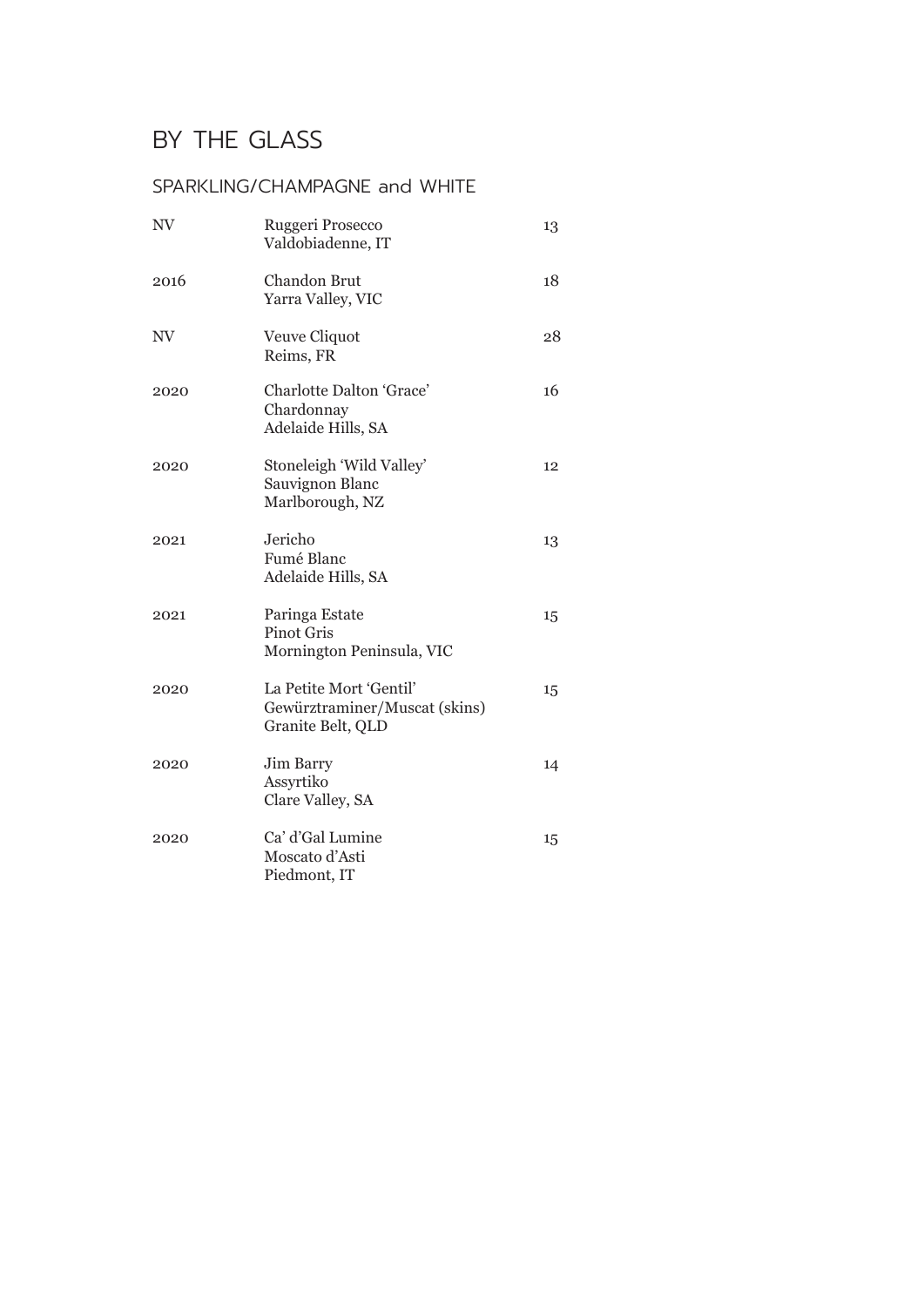### ROSÉ

| 2020 | Chateau Peyrol<br>Cinsault/Grenache Rosè<br>Provence, FR                           | 13 |
|------|------------------------------------------------------------------------------------|----|
| 2021 | Garagiste 'Le Stagiaire'<br>Pinot Noir/Gewürztraminer<br>Mornington Peninsula, VIC | 14 |
| RED  |                                                                                    |    |
| 2021 | Cloud St<br>Pinot Noir<br>Multi-Region, VIC                                        | 13 |
| 2016 | Church Road 'McDonald Series'<br>Merlot<br>Hawke's Bay, NZ                         | 13 |
| 2021 | d'Soumah<br>Nebbiolo/Barbera<br>Yarra Valley, VIC                                  | 15 |
| 2021 | Torzi Matthews Mystic Park<br>Shiraz<br>Barossa Valley, SA                         | 13 |
| 2019 | Orlando 'Bungalow Lane'<br>Cabernet Sauvignon<br>Barossa Valley, SA                | 14 |
| 2020 | Oliver's Taranga<br>Mencia<br>McLaren Vale, SA                                     | 15 |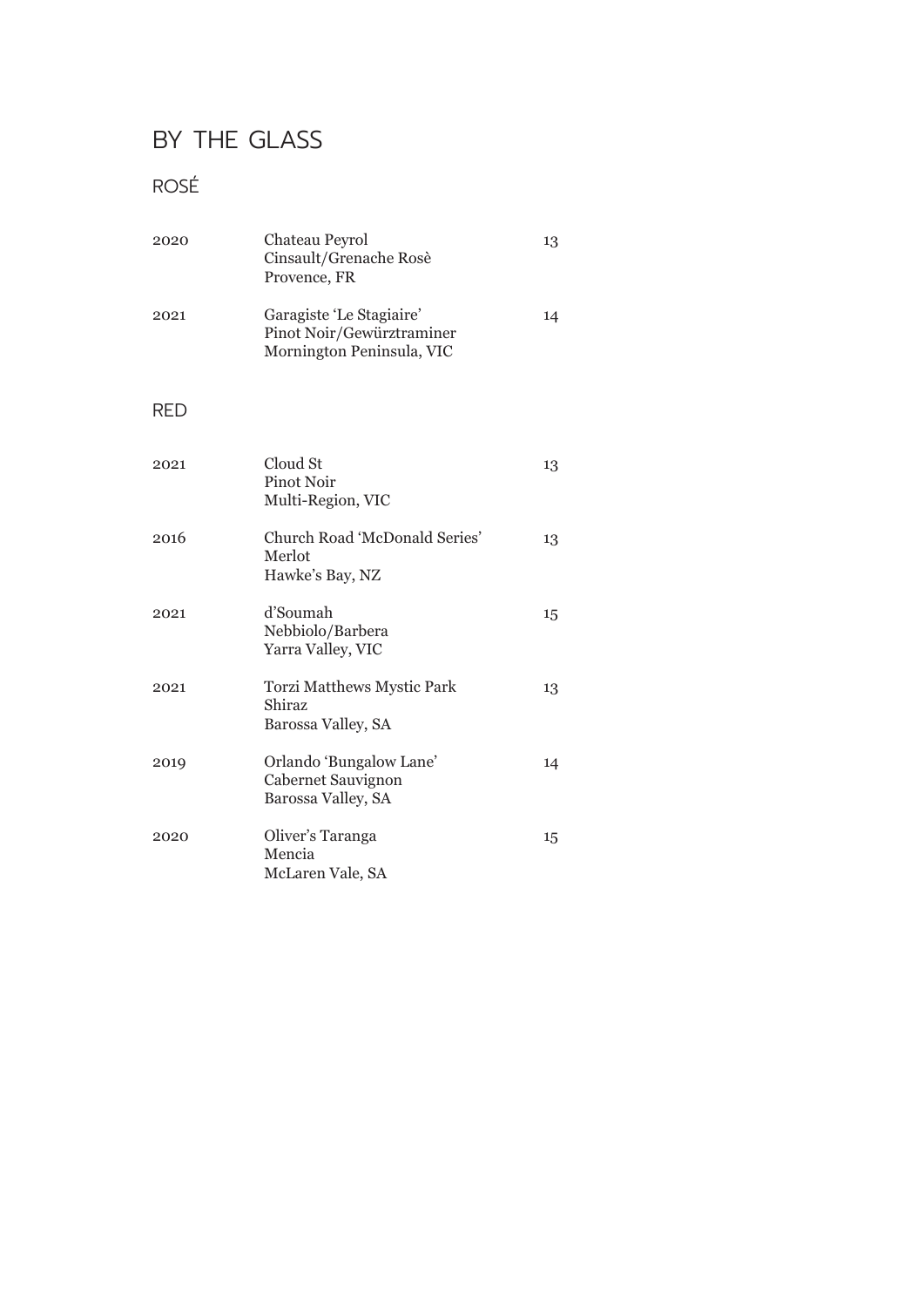#### DESSERT

#### 75ml

| 2020      | d'Soumah<br><b>Botrytis Viognier</b><br>Yarra Valley, VIC                 | 9  |
|-----------|---------------------------------------------------------------------------|----|
| NV        | Rieslingfreak no.7<br><b>Fortified Riesling</b><br>Clare Valley, SA       | 12 |
| NV        | La Petite Mort 'The Mad Deer'<br>Madeirised Verdelho<br>Granite Belt, QLD | 11 |
| <b>NV</b> | Seppeltsfield DP117<br>Solero Dry Flor Apera<br>Barossa Valley, SA        | 14 |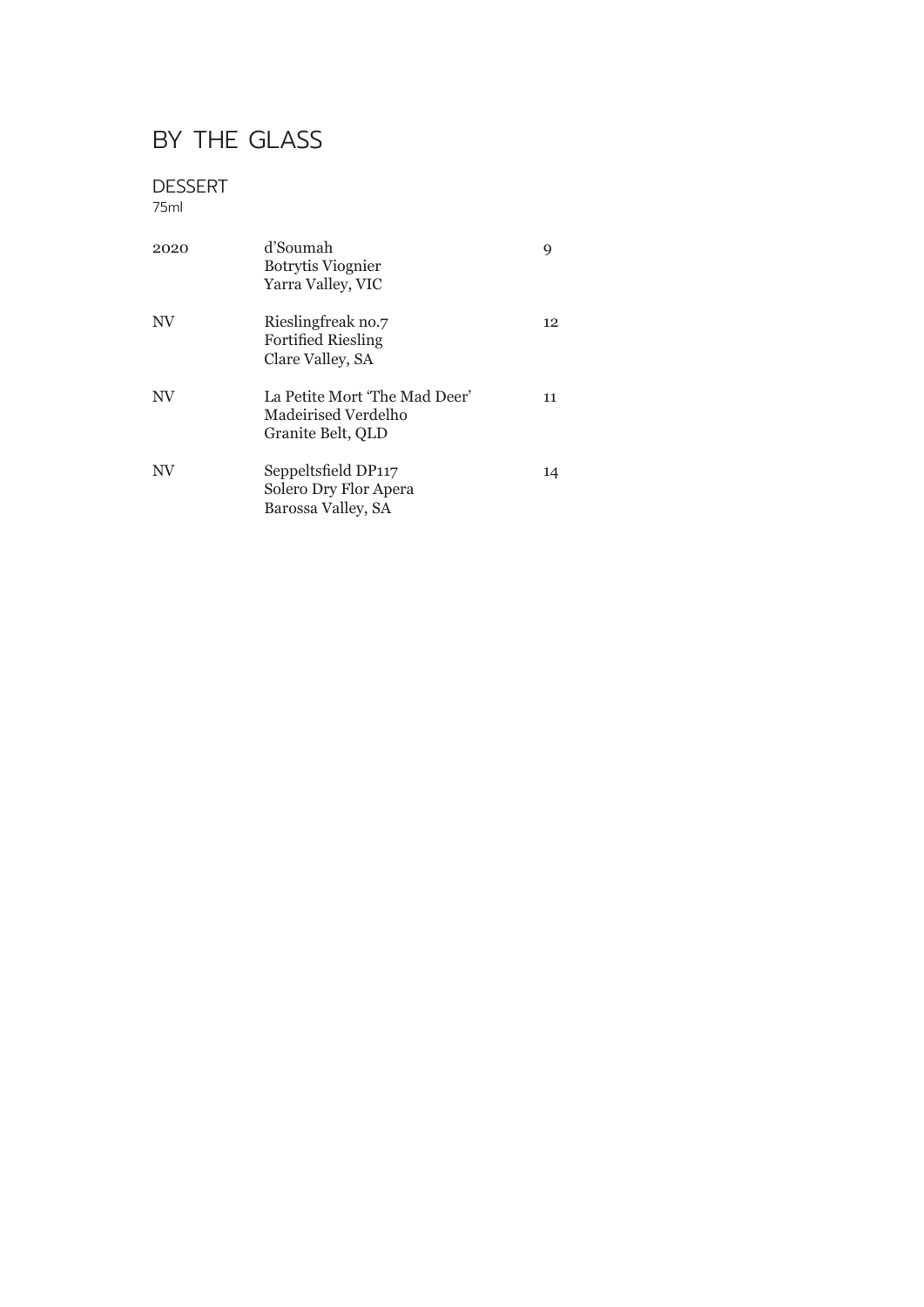### PREMIUM SELECTION

| 2017 | Leeuwin Estate Art Series<br>Cabernet Sauvignon<br>Margaret River, WA               | 30 |
|------|-------------------------------------------------------------------------------------|----|
| 2018 | Maxime Graillot 'Domaine des Lise'<br>Syrah<br>Crozes-Hermitage<br>Rhone Valley, FR | 24 |
| 2006 | St Hugo<br>Cabernet Sauvignon<br>Coonawarra, SA                                     | 58 |
| 2020 | Alphonse Mellot 'Satellite'<br>Sauvignon Blanc<br>Sancerre, FR                      | 43 |
| 2012 | Rene Mure Clos St. Landelin<br><b>Riesling Grand Cru</b><br>Alsace, FR              | 38 |
| 2021 | Patrick Sullivan 'Baw Baw Shire'<br>Chardonnay<br>Gippsland, VIC                    | 26 |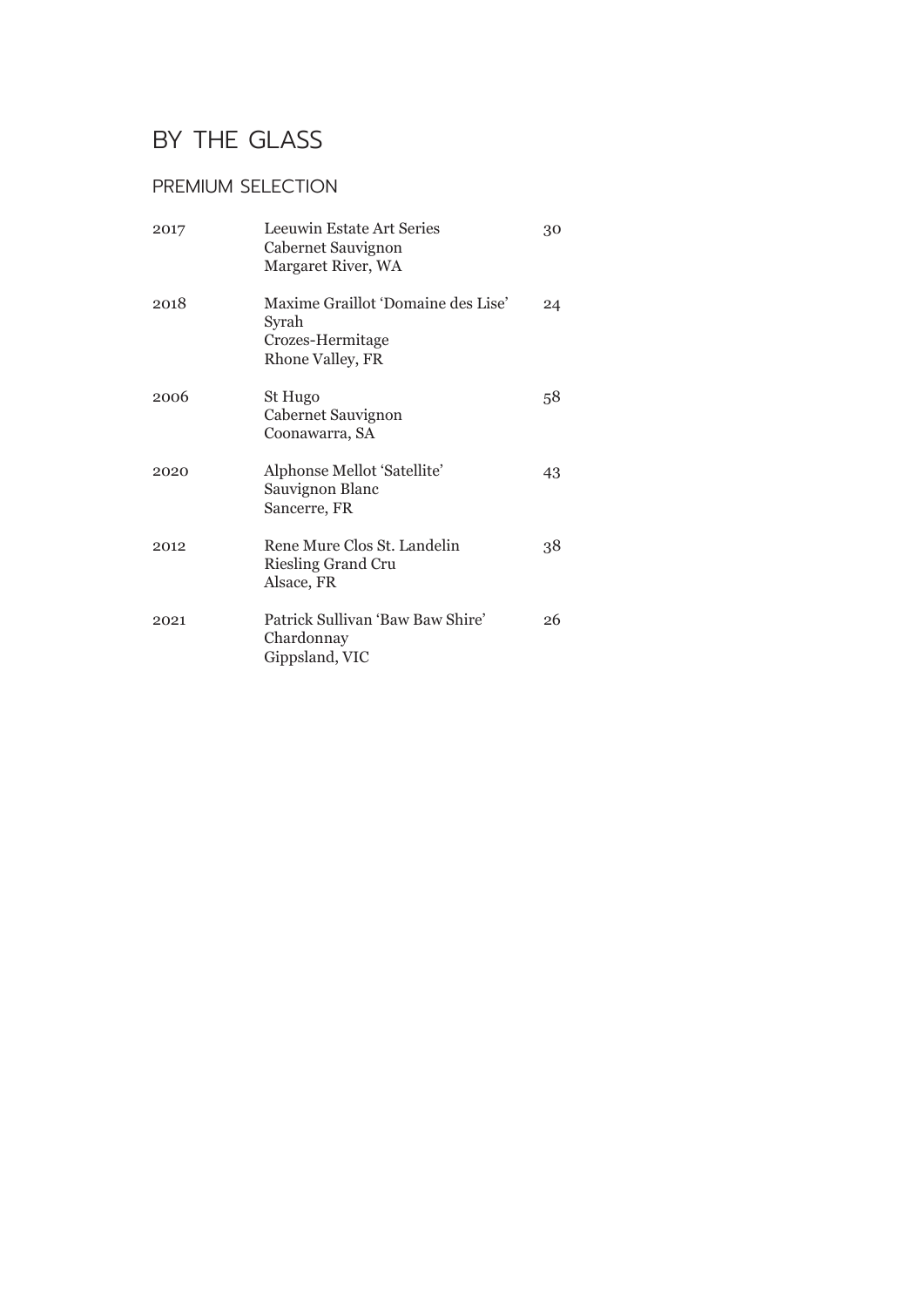## **COCKTAILS**

| $\mathbf{1}$   | Fords Gin - Oyster Shell Vermouth<br>- Native Ginger Oil                                 | 21 |
|----------------|------------------------------------------------------------------------------------------|----|
| $\overline{2}$ | Idle Hour Rye Vodka - Cacao butter<br>- Quandong - Over Brewed Green Tea                 | 22 |
| $\overline{4}$ | Husk Botantic Rum – Lemon Myrtle<br>Kombucha – Muyu Jasmine Verte<br>- Lemon - Champagne | 22 |
| 5              | Woodford Reserve Bourbon - Marionette<br>Cassis – Honey Dashi – Paperbark Smoke          | 20 |
| 6              | Brookie's Byron Dry Gin - Grevillia<br>-Rosé - Carbonated                                | 18 |

*Classics on request.*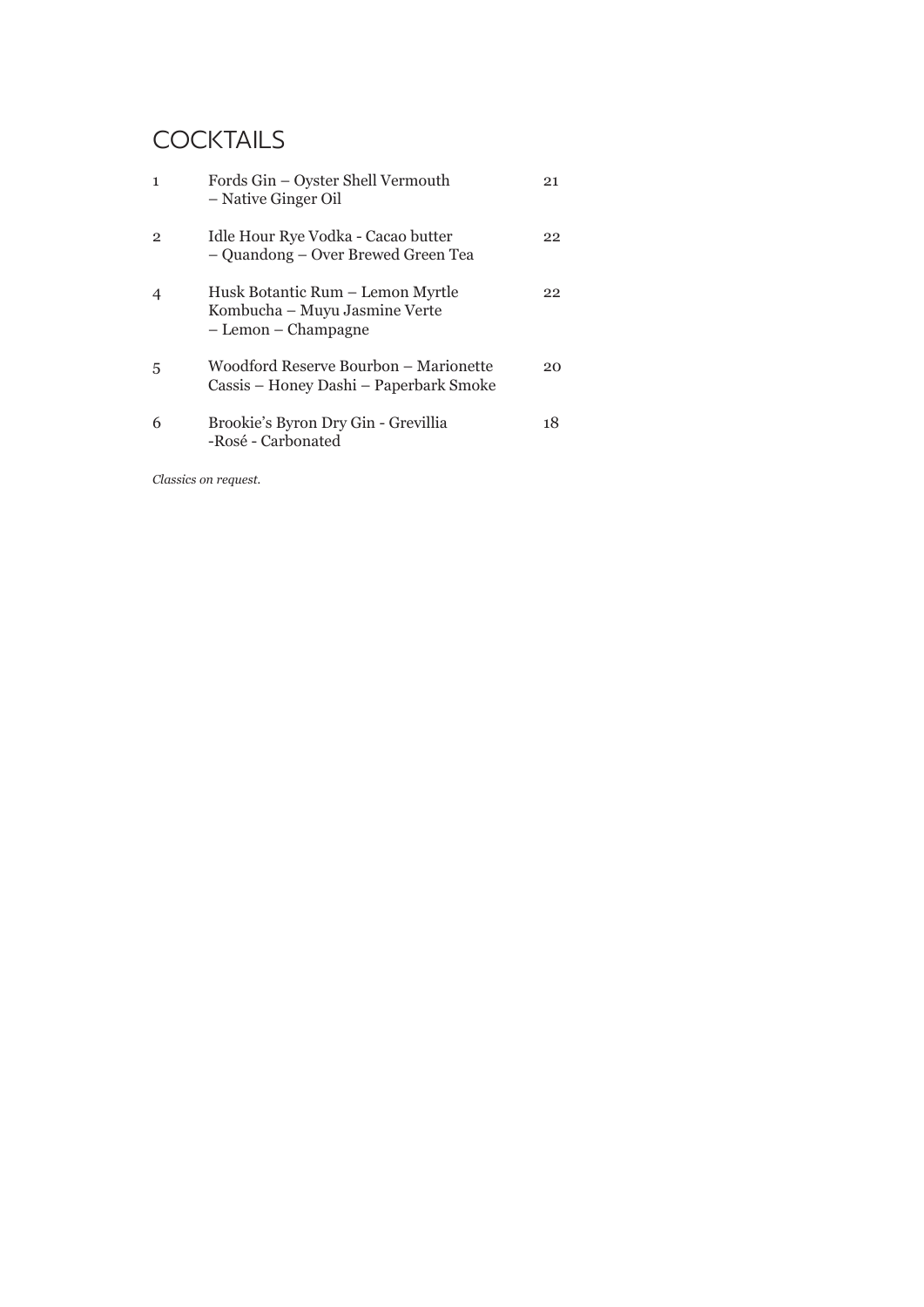# NON ALCOHOLIC

### BEER

| Sobah Badha Gali<br>Craft Non Alcoholic Beer<br>Kombumerri Country<br>Yugambeh Language Region<br>Gold Coast QLD |     |
|------------------------------------------------------------------------------------------------------------------|-----|
| Lemon Aspen Pilsner                                                                                              | 5.5 |
| <b>Finger Lime Cerveza</b>                                                                                       | 5.5 |
| Pepperberry IPA                                                                                                  | 5.5 |
|                                                                                                                  |     |
| <b>SPIRITS</b>                                                                                                   |     |
| Seedlip Grove 42<br>Citrus                                                                                       | 8   |
| Seedlip Spice 94<br>Aromatic                                                                                     | 8   |
| Seedlip Garden 108<br>Herbal                                                                                     | 8   |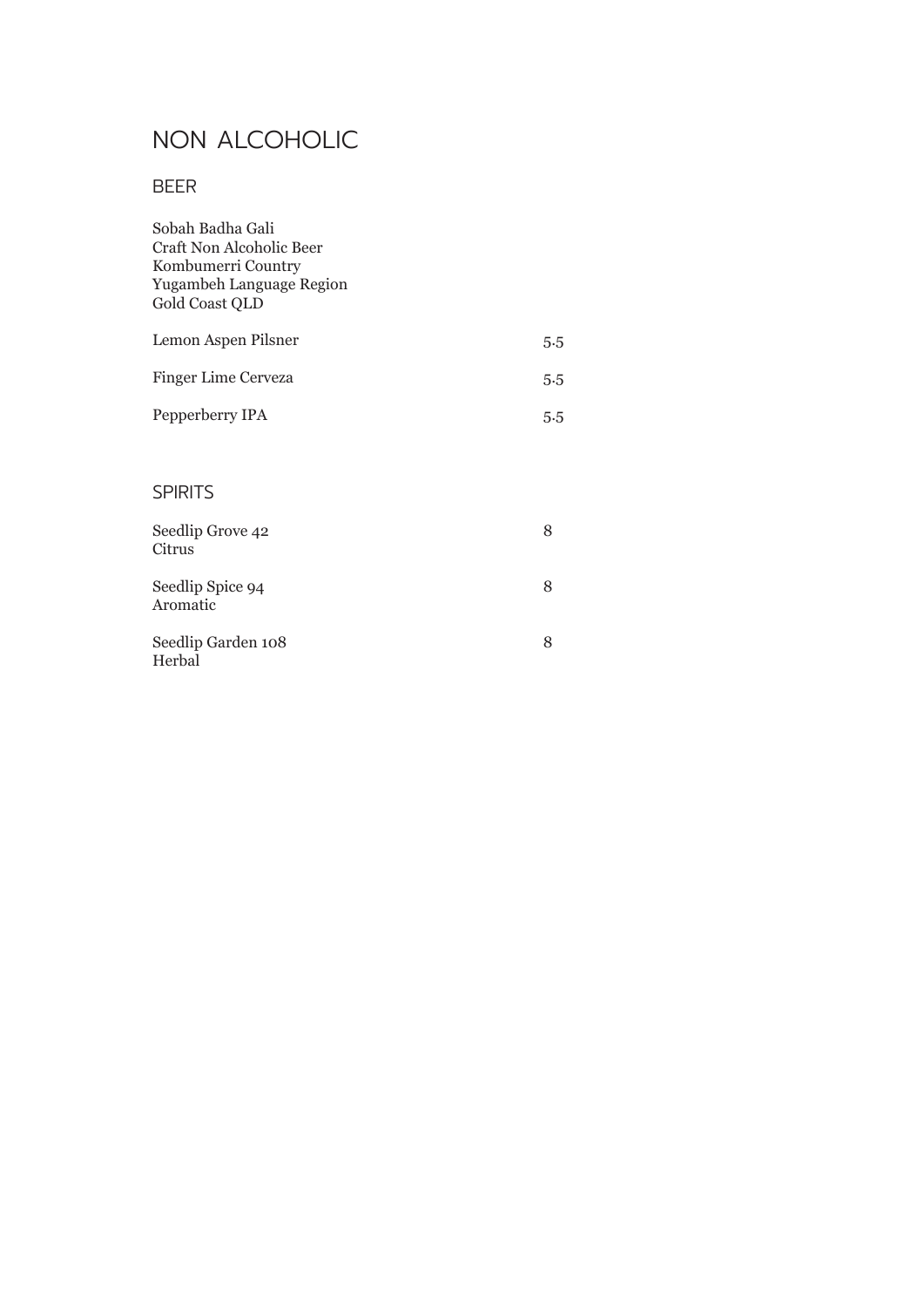#### THE LOCAL LIST GLASS BOTTLE

| 2020 | La Petite Mort 'Gentil'<br>15<br>Gewürztraminer/Muscat (skins)<br>Granite Belt, QLD | 70  |
|------|-------------------------------------------------------------------------------------|-----|
| 2019 | La Petite Mort 'The Monte'<br>Montepuliciano<br>Granite Belt, QLD                   | 70  |
| NV   | La Petite Mort 'The Mad Deer'<br>Madeirised Verdelho<br>Granite Belt, QLD           | 11  |
| 2020 | Sirromet 'Granit'<br>Vermentino<br>Granite Belt, QLD                                | 55  |
| 2018 | Sirromet 'Le Sauvage'<br><b>Shiraz Viogner</b><br>Granite Belt, QLD                 | 60  |
| 2018 | Witches Falls 'Wild Ferment'<br>Chardonnay<br>Mt Tamborine, QLD                     | 80  |
| 2018 | Witches Falls ' Prophecy'<br>Syrah<br>Mt Tamborine, QLD                             | 120 |
|      | Witches Fall Rosé Cider 330mL<br>Mt Tambourine, QLD                                 | 16  |
|      | <b>Brookies MAC Liqueur</b><br>Byron Bay, NSW                                       | 14  |
|      | Husk Agricole Rum<br>Tumbulgum, NSW                                                 | 13  |
|      | <b>Idle Hour Rye Vodka</b><br>Brisbane, QLD                                         | 13  |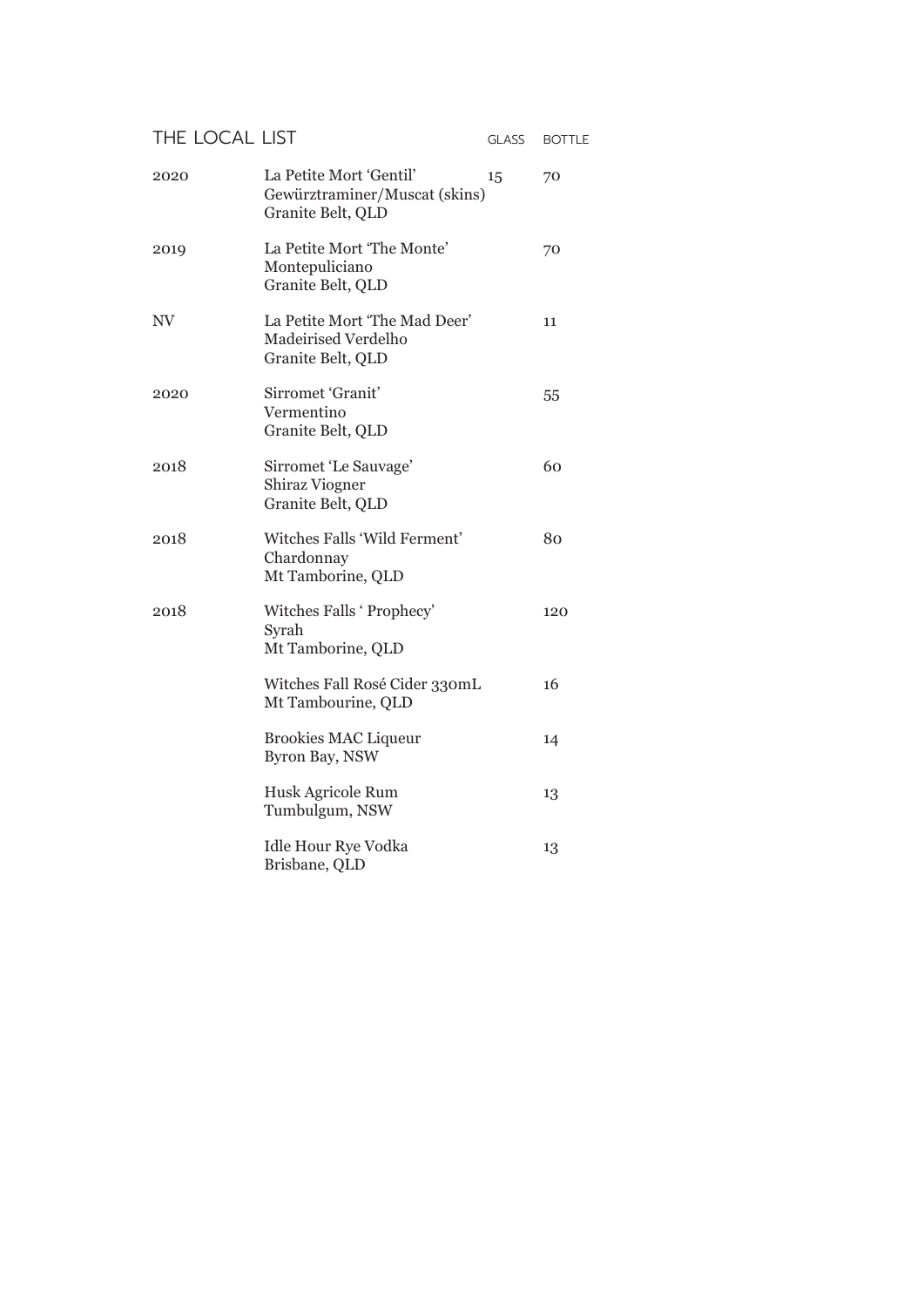# BEER/CIDER

| Burleigh Brewing Bighead<br>No Carb Lager<br>QLD                        | 9   |
|-------------------------------------------------------------------------|-----|
| <b>Burleigh Brewing Twisted Palm</b><br><b>Tropical Pale Ale</b><br>QLD | 9   |
| Burleigh Brewing 28<br>Pale Ale<br>QLD                                  | 9   |
| Burleigh Brewing Mid-Tide<br>Mid-Strength Ale<br>QLD                    | 7.5 |
| Estrella Damm<br>Lager<br><b>SPAIN</b>                                  | 10  |
| Estrella Inedit<br>Witbier<br><b>SPAIN</b>                              | 12  |
| Young Henry's Cloudy Apple<br>Cider<br><b>VIC</b>                       | 10  |
| <b>Witches Fall</b><br>Rosé Cider<br>QLD                                | 16  |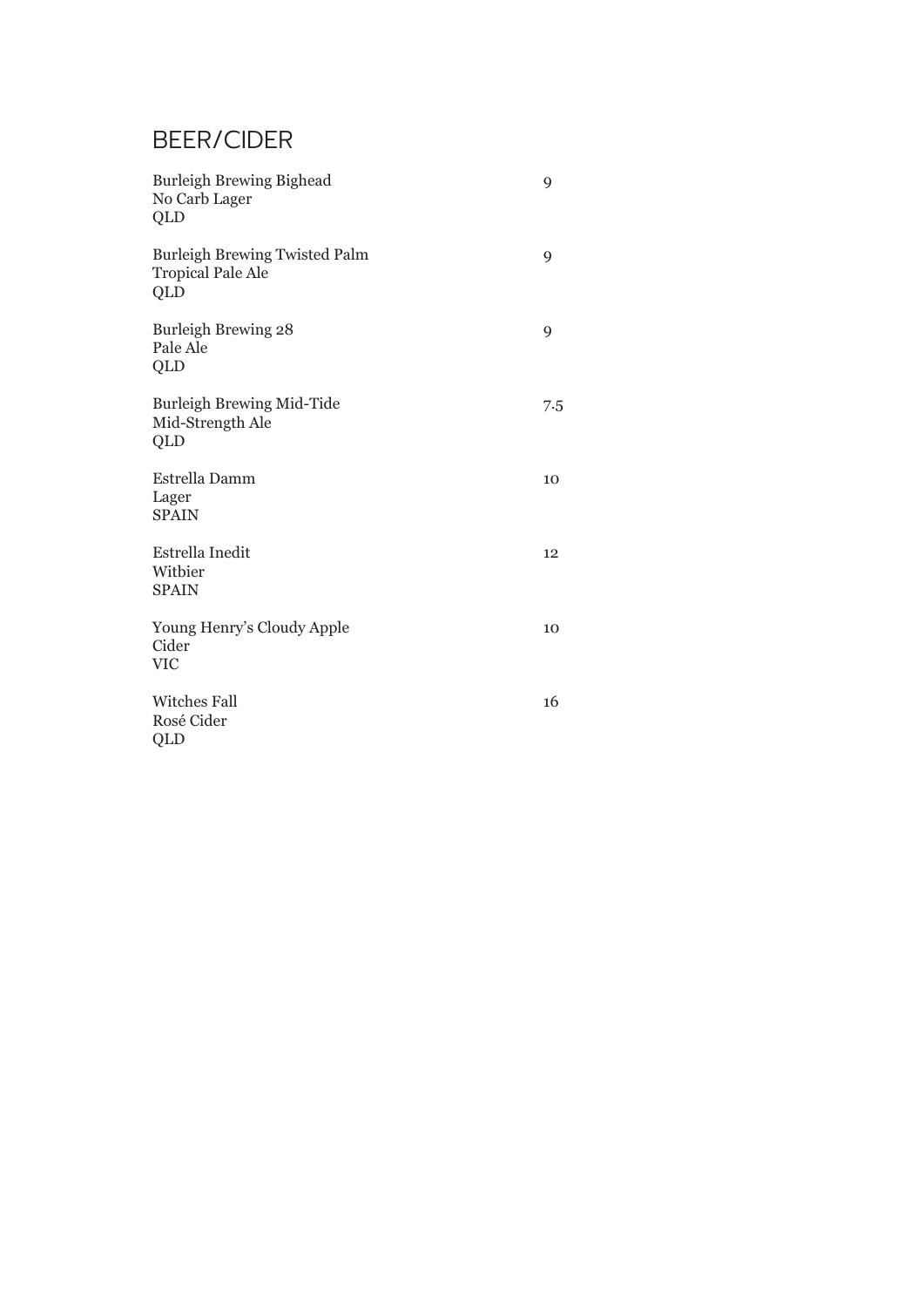# SPARKLING

| NV        | Ruggeri Prosecco<br>Valdobiadenne, IT         | 60 |
|-----------|-----------------------------------------------|----|
| <b>NV</b> | Babo Prosecco Rosé<br>Fruili, IT              | 65 |
| <b>NV</b> | Chandon Brut<br>Yarra Valley, VIC             | 55 |
| 2016      | Chandon Brut<br>Yarra Valley, VIC             | 90 |
| NV        | <b>Integrale Rose Frizzante</b><br>Veneto, IT | 75 |
| NV        | Bele Casel Col Fondo<br>Veneto, IT            | 85 |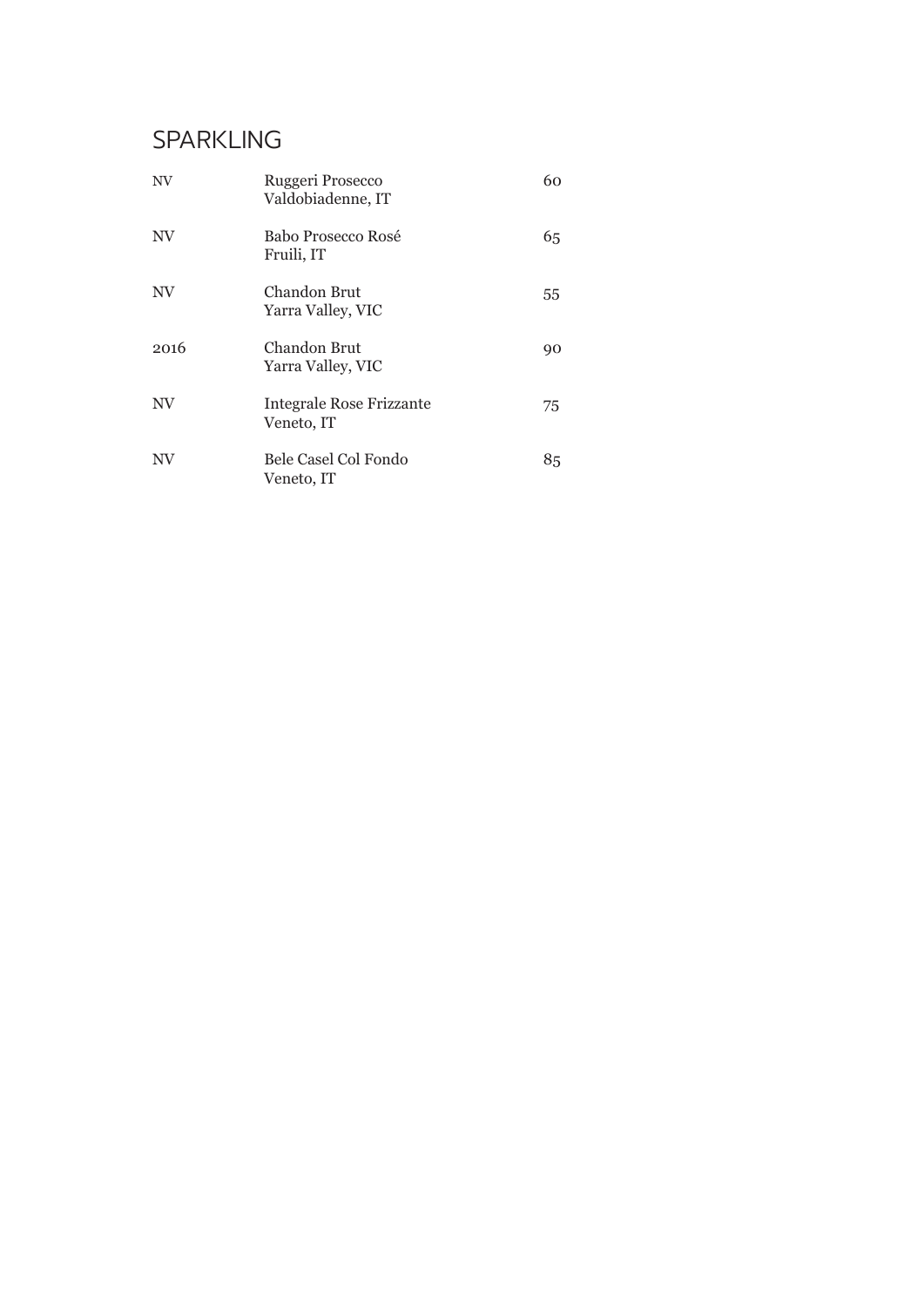### CHAMPAGNE

| NV   | Moet & Chandon Brut Imperial<br>Épernay, FR                   | 120 |
|------|---------------------------------------------------------------|-----|
| NV   | Moet & Chandon Rose<br>Épernay, FR                            | 150 |
| 2012 | Moet & Chandon Grand Vintage<br>Épernay, FR                   | 195 |
| NV   | Veuve Clicquot<br>Reims, FR                                   | 135 |
| 2012 | Veuve Clicquot<br>Reims, FR                                   | 240 |
| NV   | Veuve Clicqout Rosé<br>Reims, FR                              | 170 |
| NV.  | Veuve Clicquot La Grande Dame<br>by Yayoi Kusama<br>Reims, FR | 400 |
| NV   | Ruinart Blanc de Blanc<br>Reims, FR                           | 220 |
| NV   | <b>Ruinart Rosé</b><br>Reims, FR                              | 220 |
| NV   | Lahertes Frères Blanc de Blanc<br>Épernay, FR                 | 180 |
| 2010 | Dom Pérignon Vintage<br>Épernay, FR                           | 500 |
| 2010 | Dom Pérignon<br>by Lady Gaga<br>Épernay, FR                   | 550 |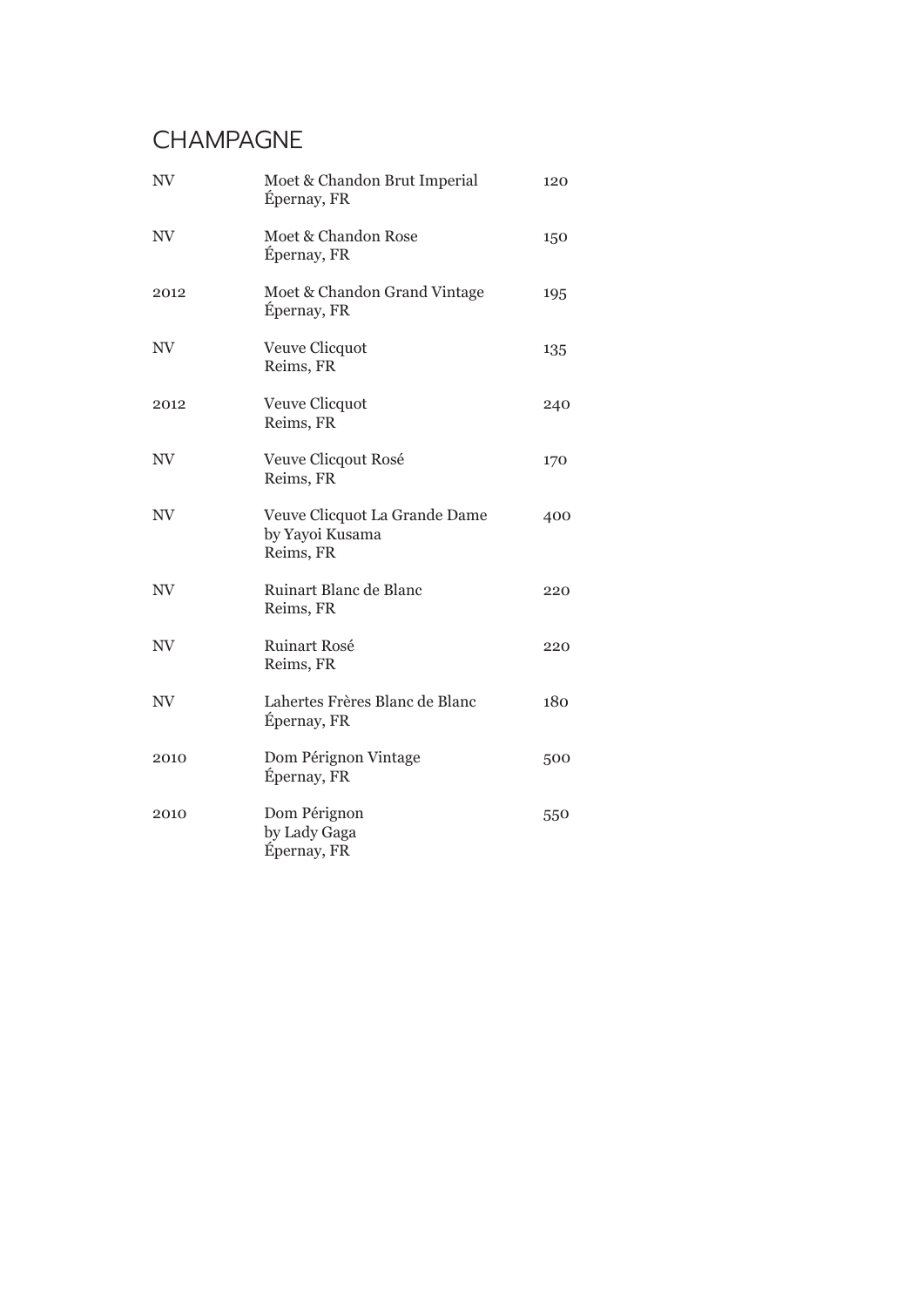### WHITE WINES

### RIESLING

| 2021 | Leeuwin Estate Art Series<br>Riesling<br>Margaret River, WA            | 65  |
|------|------------------------------------------------------------------------|-----|
| 2020 | Mac Forbes RS6<br>Riesling<br>Strathbogie Ranges, VIC                  | 85  |
| 2019 | Orlando Steingarten<br>Riesling<br>Eden Valley, SA                     | 95  |
| 2017 | Vickery Watervale<br>Riesling<br>Clare Valley, SA                      | 70  |
| 2021 | Grosset Alea<br>Riesling<br>Clare Valley, SA                           | 85  |
| 2020 | Jim Barry Florita<br>Riesling<br>Clare Valley, SA                      | 120 |
| 2012 | Rene Mure Clos St. Landelin<br><b>Riesling Grand Cru</b><br>Alsace, FR | 180 |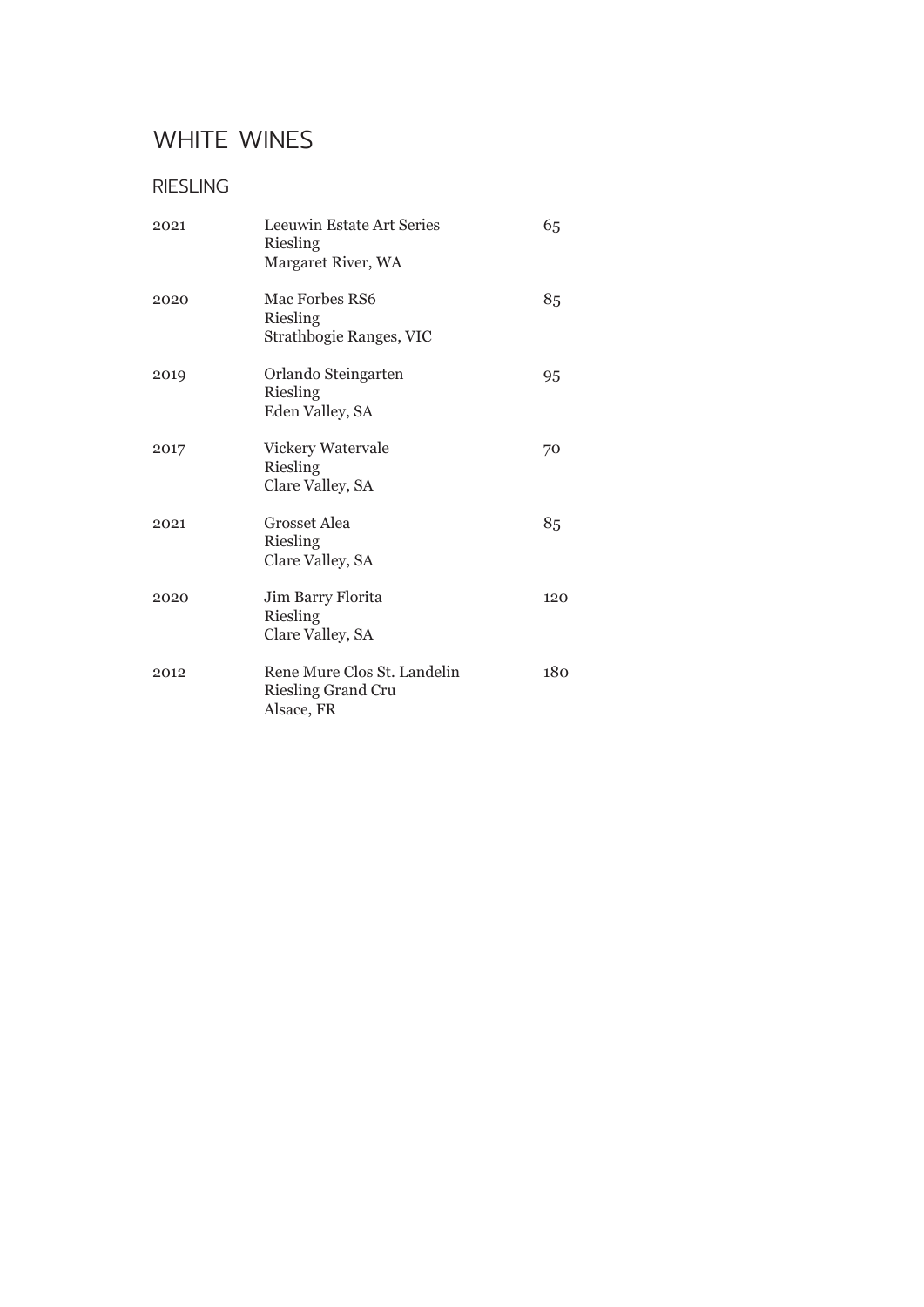#### PINOT GRIS AND SAUVIGNON BLANC

| 2021 | Paringa Estate<br>Pinot Gris<br>Mornington Peninsula, VIC       | 70  |
|------|-----------------------------------------------------------------|-----|
| 2021 | Jericho Wines<br>Fume Blanc<br>Adelaide Hills, SA               | 55  |
| 2021 | Mahi<br>Sauvignon Blanc<br>Marlborough, NZ                      | 50  |
| 2020 | Stoneleigh 'Wild Valley'<br>Sauvignon Blanc<br>Marlborough, NZ  | 55  |
| 2020 | <b>Thousand Candles</b><br>Sauvignon Blanc<br>Yarra Valley, VIC | 70  |
| 2020 | Cloudy Bay<br>Sauvignon Blanc<br>Marlborough, NZ                | 85  |
| 2020 | Alphonse Mellot Satellite<br>Sauvignon Blanc<br>Sancerre, FR    | 210 |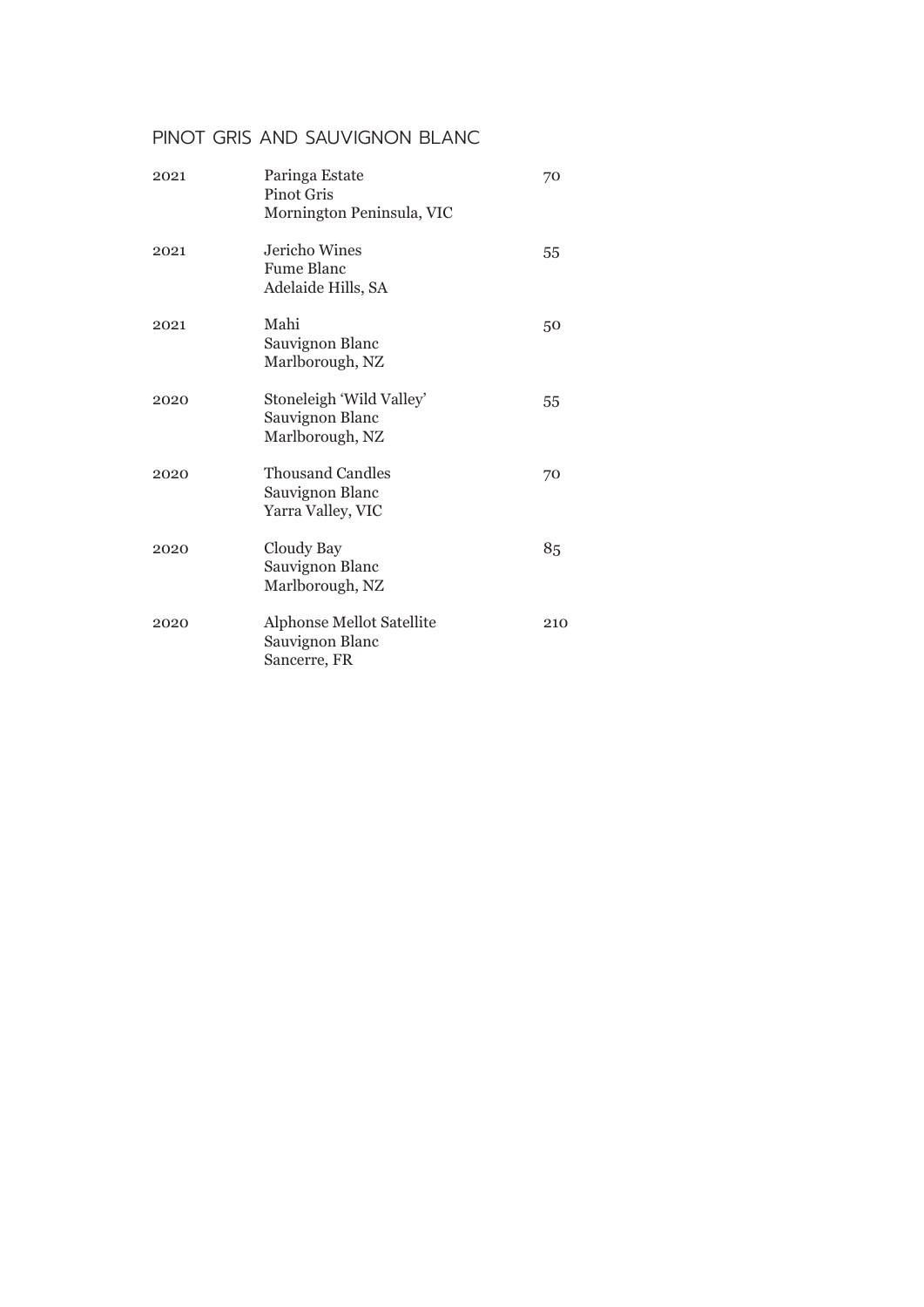#### **CHARDONNAY**

| 2020 | <b>Charlotte Dalton Grace</b><br>Chardonnay<br>Adelaide Hills, SA     | 75  |
|------|-----------------------------------------------------------------------|-----|
| 2021 | Ten Minutes by Tractor 10X<br>Chardonnay<br>Mornington Peninsula, VIC | 80  |
| 2020 | Patrick Sulivan Baw Baw<br>Chardonnay<br>Gippsland, VIC               | 120 |
| 2021 | Architects of Wine<br>Chardonnay<br>Adelaide Hills, SA                | 85  |
| 2018 | Orlando Lyndale<br>Chardonnay<br>Adelaide Hills, SA                   | 100 |
| 2019 | <b>Church Road TOM</b><br>Chardonnay<br>Hawke's Bay, NZ               | 250 |
| 2011 | Leeuwin Estate Art Series<br>Chardonnay<br>Margaret River, WA         | 390 |
| 2018 | Leeuwin Estate Art Series<br>Chardonnay<br>Margaret River, WA         | 220 |
| 2018 | Domaine de L'Enclos Beauroy<br>Chablis Premier Cru<br>Burgundy, FR    | 155 |
| 2018 | <b>Gautheron Les Forneaux</b><br>Chablis Premier Cru<br>Burgundy, FR  | 155 |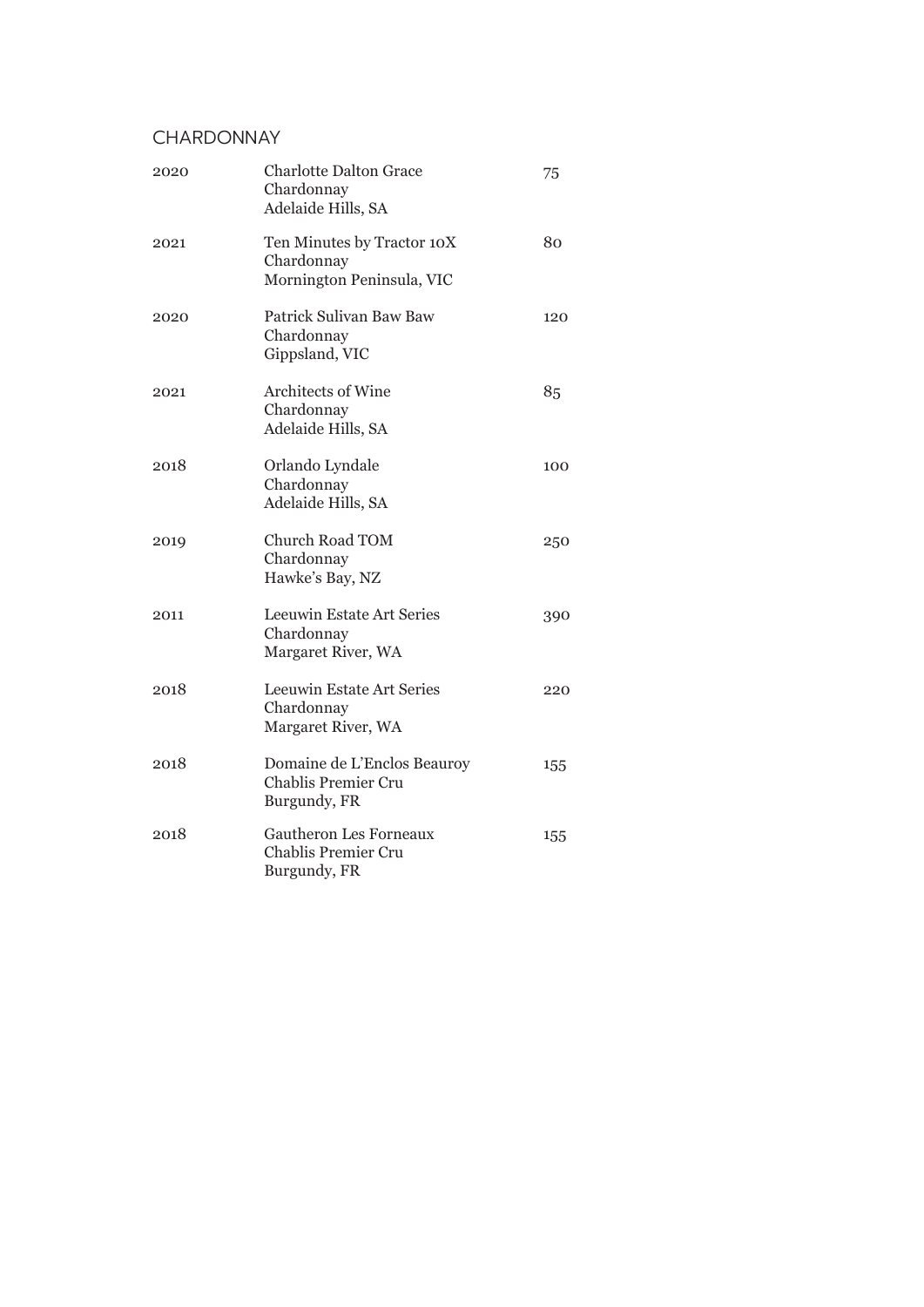### OTHER WHITES

| 2019 | Bodegas Eidosela Charquino<br>Albariño<br>Rías Baixas, SP                     | 75 |
|------|-------------------------------------------------------------------------------|----|
| 2018 | <b>Big Easy Radio</b><br>Fiano<br>McLaren Vale, SA                            | 55 |
| 2020 | <b>Brash Higgins</b><br><b>Chenin Blanc</b><br>McLaren Vale, SA               | 70 |
| 2019 | Spinifex Lola<br>Semillon/Vermentino/Clairette<br>Barossa Valley, SA          | 70 |
| 2021 | LS Merchants<br>Vermentino<br>Margaret River, WA                              | 65 |
| 2020 | Jim Barry<br>Assyrtiko<br>Clare Valley, SA                                    | 65 |
| 2018 | Funaro Mondura<br>Cataratto<br>Sicilia, IT                                    | 75 |
| 2020 | La Petite Mort 'Gentil'<br>Gewürztraminer/Muscat (skins)<br>Granite Belt, QLD | 70 |
| 2019 | <b>Brigaldara</b><br>Soave<br>Veneto, IT                                      | 65 |
| 2020 | Ca' d'Gal Lumine<br>Moscato d'Asti<br>Piedmont, IT                            | 75 |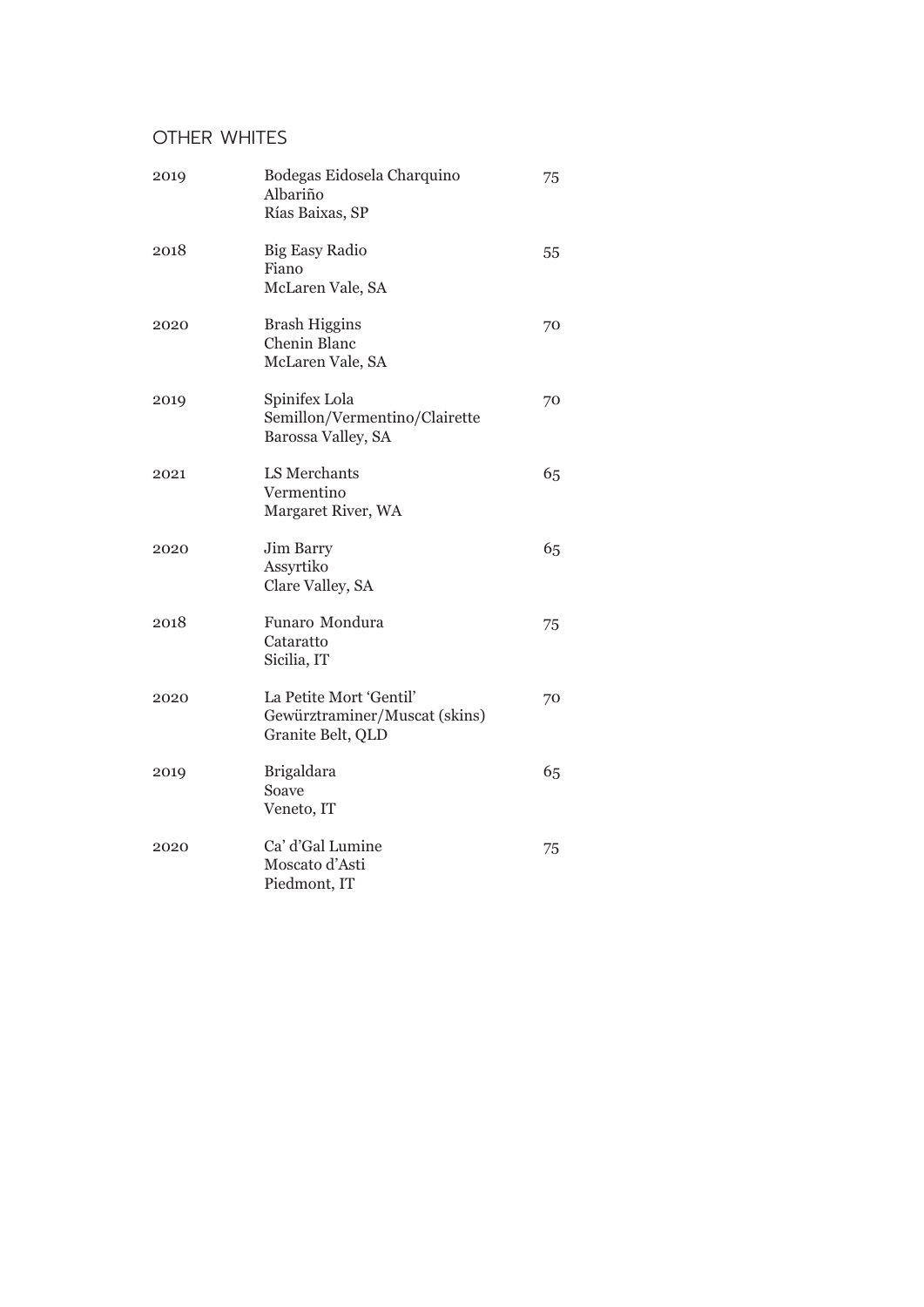### OTHER WHITES

| 2015         | Tyrell's Vat 1<br>Semillon<br>Hunter Valley, NSW                          | 175 |
|--------------|---------------------------------------------------------------------------|-----|
| 2008         | Tyrell's Vat 1<br>Semillon<br>Hunter Valley, NSW                          | 240 |
| <b>AMBER</b> |                                                                           |     |
| 2020         | Unkel Life on Mars<br>Chardonnay/Pinot Gris/Riesling<br>Nelson, NZ        | 85  |
| 2021         | Mandi<br>Friulano<br>Mildura, VIC                                         | 70  |
| 2020         | <b>Pyramid Valley</b><br>Pinot Gris Blend (skins)<br>North Canterbury, NZ | 75  |
| 2020         | Al di là del Fiume Zirudela<br>Albana<br>Emilia-Romagna, IT               | 75  |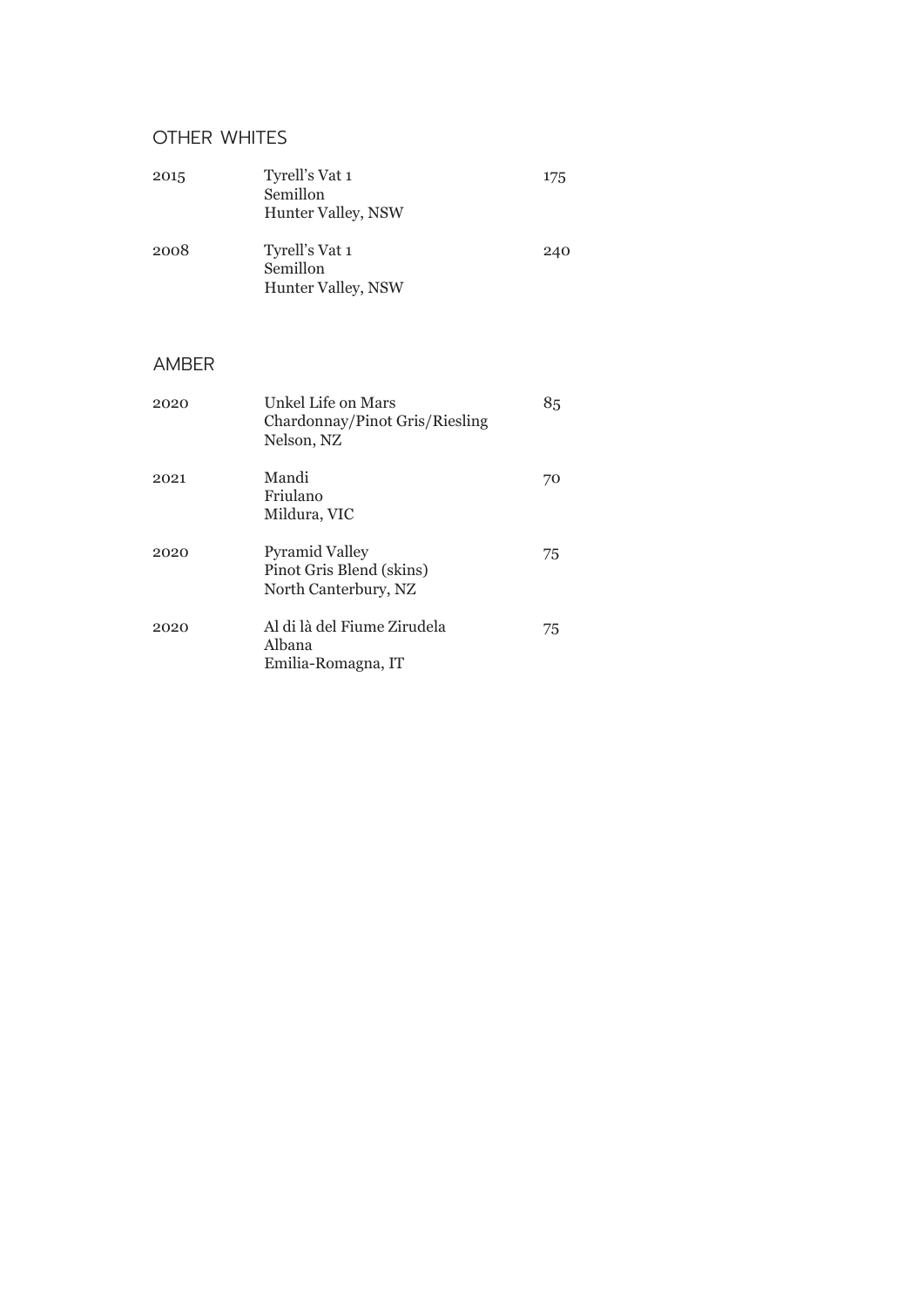### ROSÉ

| 2021 | Garagiste Le Stagiaire<br>Pinot Noir/Gewürztraminer Rosè<br>Mornington Peninsula, VIC | 65  |
|------|---------------------------------------------------------------------------------------|-----|
| 2018 | Church Road Gwen<br>Merlot Rosè<br>Hawke's Bay, NZ                                    | 75  |
| 2020 | Chateau Peyrol<br>Cinsault/Grenache Rosè<br>Provence, FR                              | 65  |
| 2020 | Kindeli Verano<br>Field Blend Rosè<br>Nelson, NZ                                      | 85  |
| 2020 | Château Peyrol Magnum 1.5L<br>Grenache/Cinsault/Syrah Rosè<br>Provence, FR            | 100 |

### CHILLED RED

| 2020 | <b>Smallfry Eclectik Violet</b><br>Grenache Cinsault<br>Barossa Valley, SA | 55 |
|------|----------------------------------------------------------------------------|----|
| 2019 | Funaro<br>Nero D'Avola<br>Sicilia, IT                                      | 75 |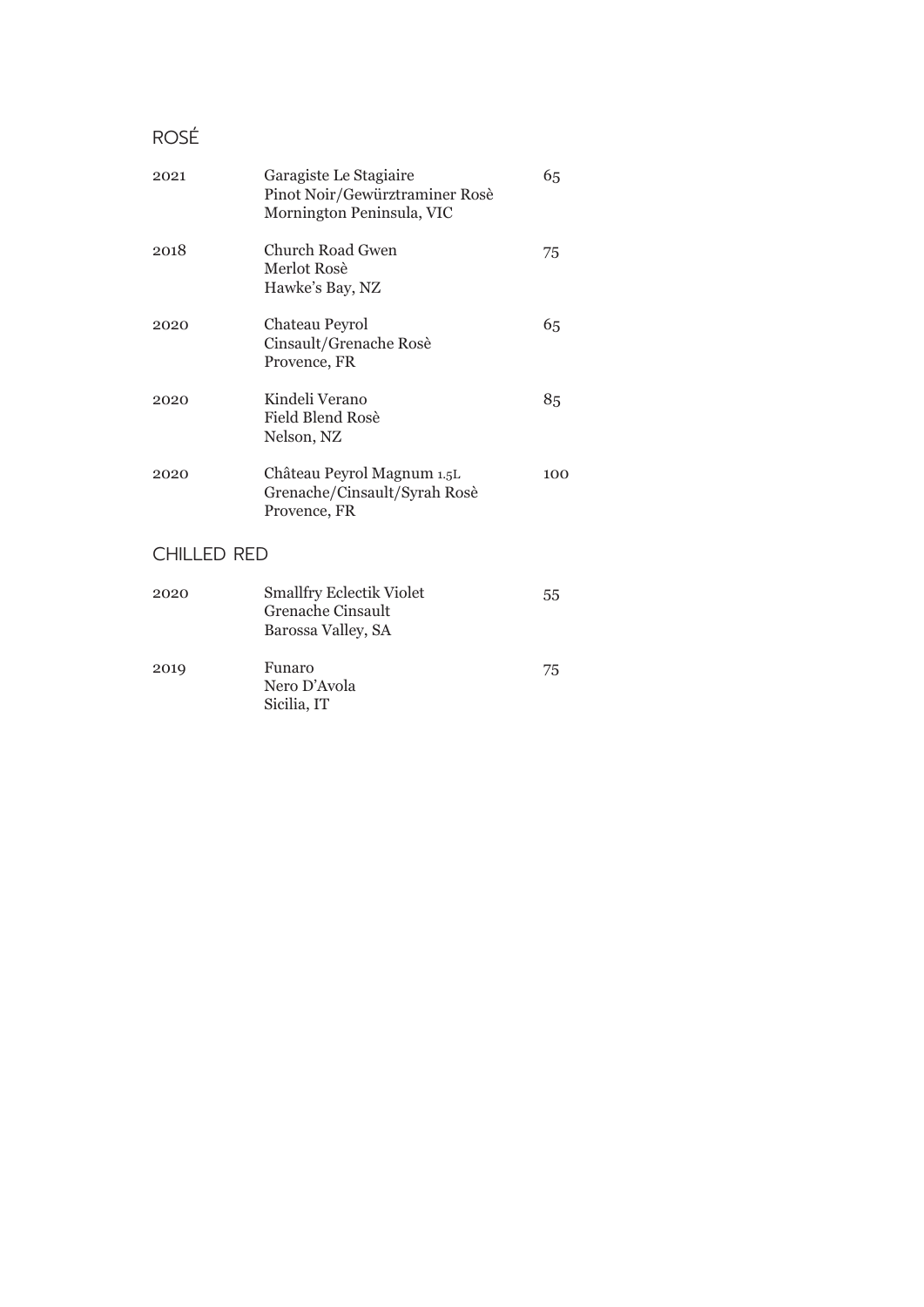### REDS

#### PINOT NOIR AND GAMAY

| 2021 | Cloud St<br>Pinot Noir<br>Multi-Region, VIC                                              | 55 |
|------|------------------------------------------------------------------------------------------|----|
| 2019 | Ten Minutes By Tractor Estate<br>Down The Hill<br>Pinot Noir<br>Mornington Penisula, VIC | 95 |
| 2020 | Pierre-Marie Chermette les Griottes<br>Gamay<br>Beaujolais, FR                           | 75 |
| 2021 | Garagiste Le Stagiaire<br>Pinot Noir<br>Mornington Penisula, VIC                         | 75 |
| 2017 | Hochkirch Maximus<br>Pinot Noir<br>Henty, NSW                                            | 90 |
| 2020 | Elderslie Hills Blend #2<br>Gamay<br>Adelaide Hills, SA                                  | 95 |
| 2019 | <b>Pyramid Valley</b><br>Pinot Noir<br>North Canterbury, NZ                              | 75 |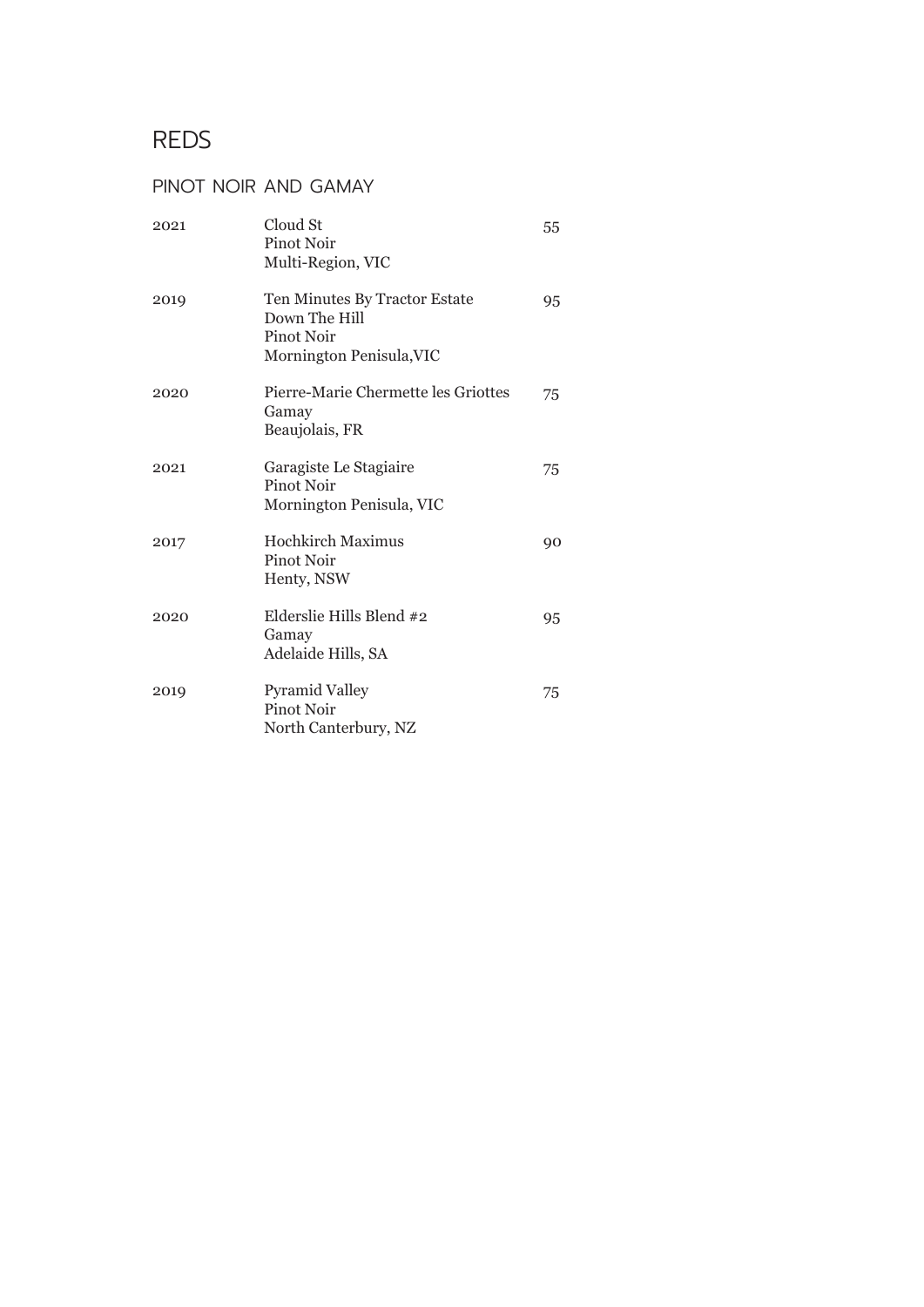### REDS

#### SHIRAZ

| 2021 | <b>Torzi Matthews Mystic Park</b><br>Shiraz<br>Barossa Valley, SA                  | 65  |
|------|------------------------------------------------------------------------------------|-----|
| 2016 | Maxime Graillot Domaine des Lises<br>Crozes-Hermitage<br>Syrah<br>Rhone Valley, FR | 95  |
| 2015 | Orlando Centenary Hill<br>Shiraz<br>Barossa Valley, SA                             | 140 |
| 2015 | Orlando Lawson's Padthaway<br>Shiraz<br>Padthaway, SA                              | 120 |
| 2018 | Paxton EJ 125yr<br>Shiraz<br>McLaren Vale, SA                                      | 150 |
| 2017 | D'Arenburg 'Dead Arm'<br>Shiraz<br>McLaren Vale, SA                                | 135 |
| 2016 | Oliver's Taranga M53<br>Shiraz<br>McLaren Vale, SA                                 | 275 |
| 2017 | Jim Barry The Armagh<br>Shiraz<br>Clare Valley, SA                                 | 550 |
| 2014 | Tyrell's Vat 9<br>Shiraz<br>Hunter Valley, NSW                                     | 320 |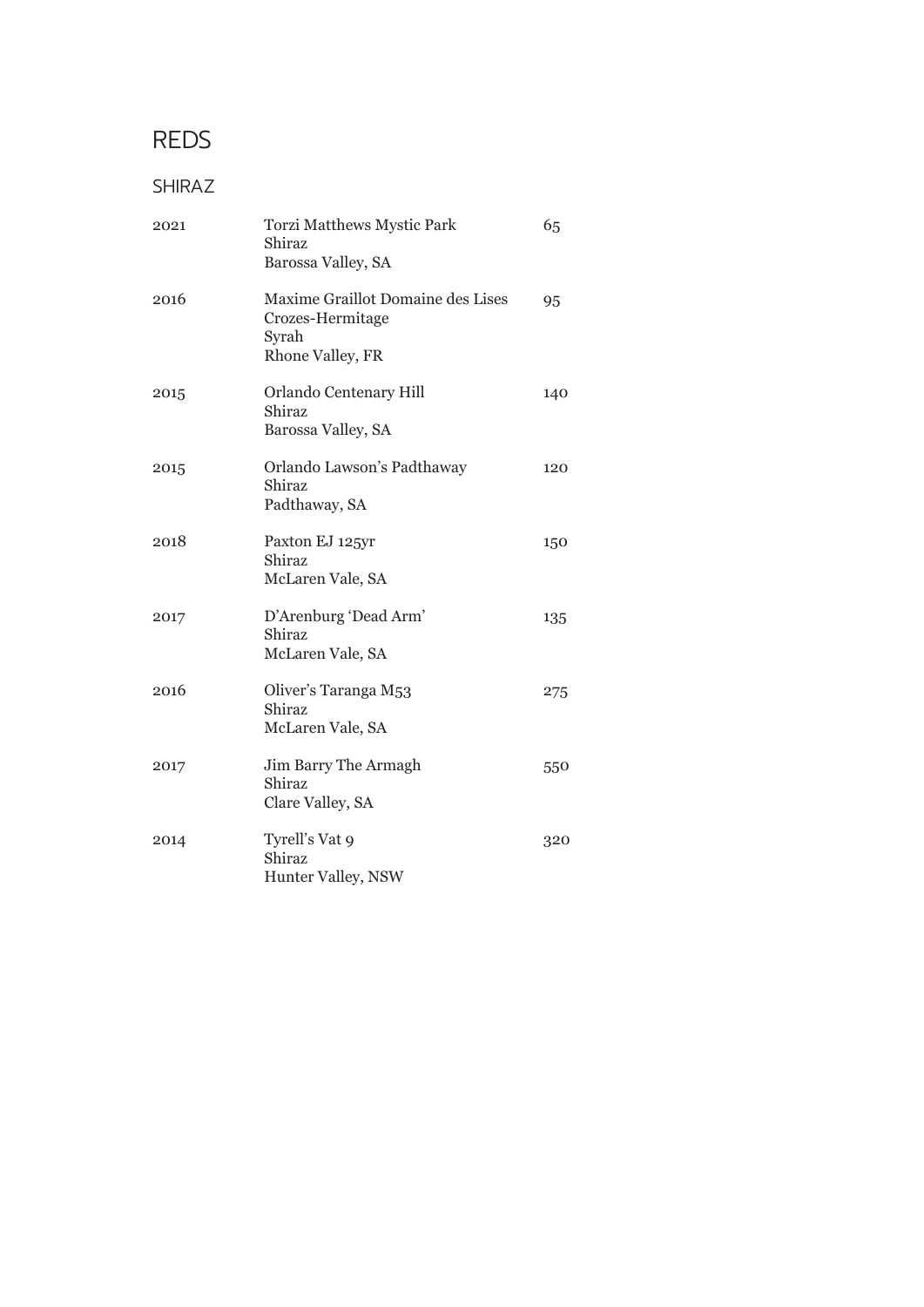#### SHIRAZ

| 2006 | Kay Brothers Hillside<br>Shiraz<br>McLaren Vale, SA | 160 |
|------|-----------------------------------------------------|-----|
| 2008 | Kay Brothers Hillside<br>Shiraz<br>McLaren Vale, SA | 160 |

### CABERNET SAUVIGNON AND BLENDS

| 2019 | R.Paulazzo<br>Cabernet Sauvignon<br>Hilltop, NSW                       | 75  |
|------|------------------------------------------------------------------------|-----|
| 2020 | Jericho Wines<br><b>GSM</b><br>Adelaide Hills, SA                      | 60  |
| 2019 | Orlando Bungalow Lane<br>Cabernet Sauvignon<br>Barossa Valley, SA      | 70  |
| 2018 | St Hugo<br><b>GSM</b><br>Barossa Valley, SA                            | 95  |
| 2015 | Orlando Jacaranda<br>Cabernet Sauvignon<br>Coonawarra, SA              | 100 |
| 2017 | Leeuwin Estate Art Series<br>Cabernet Sauvignon<br>Margaret River, WA  | 140 |
| 2016 | <b>Church Road TOM</b><br>Cabernet Sauvignon/Merlot<br>Hawke's Bay, NZ | 380 |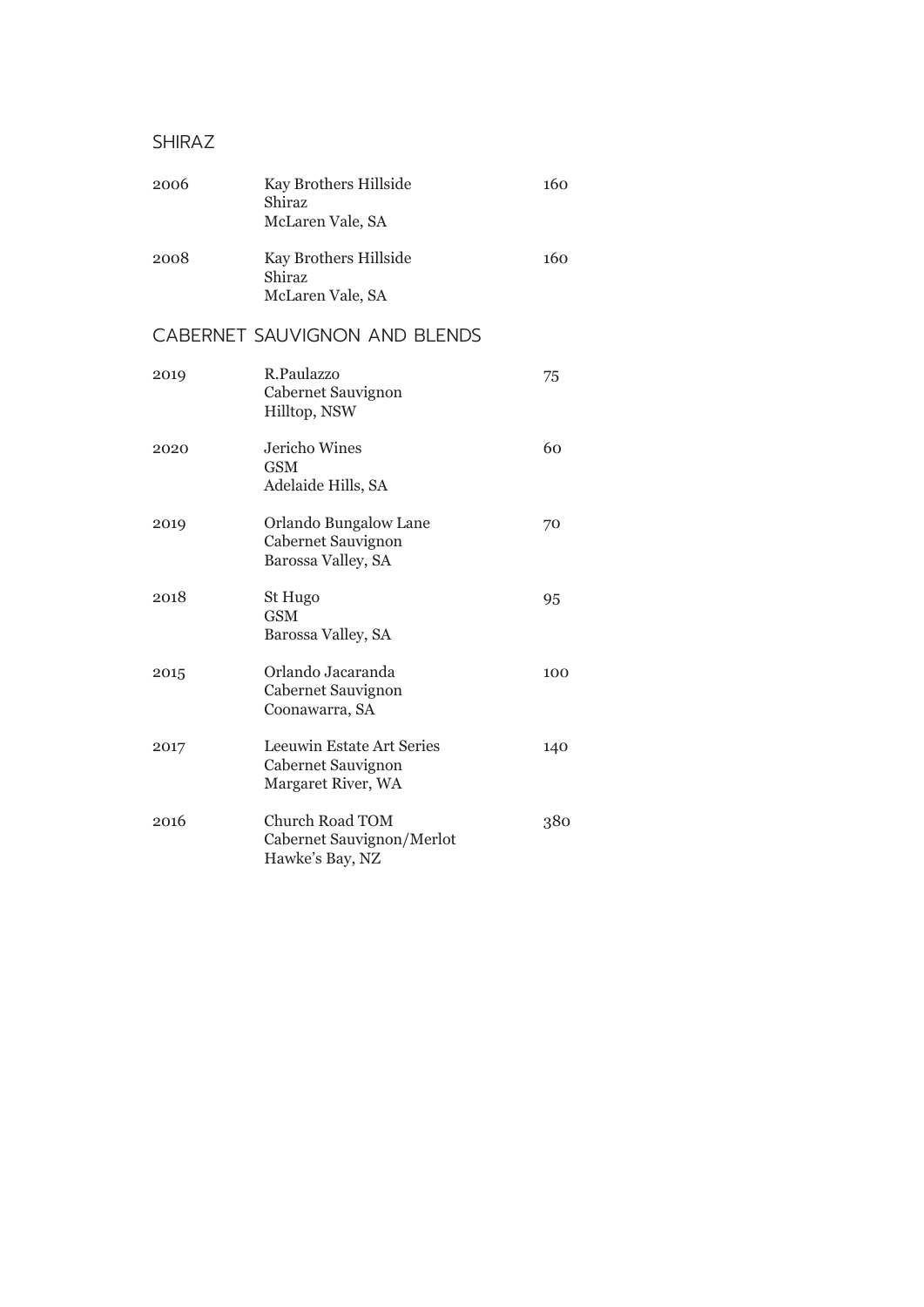#### CABERNET SAUVIGNON AND BLENDS

| 2008              | St Hugo<br>Cabernet Sauvignon<br>Coonawarra, SA          | 250 |
|-------------------|----------------------------------------------------------|-----|
| 2006              | St Hugo<br>Cabernet Sauvignon<br>Coonawarra, SA          | 220 |
| 2004              | St Hugo<br>Cabernet Sauvignon<br>Coonawarra, SA          | 250 |
| 1998              | St Hugo<br>Cabernet Sauvignon<br>Coonawarra, SA          | 400 |
| <b>OTHER REDS</b> |                                                          |     |
| 2016              | Church Road McDonald Series<br>Merlot<br>Hawke's Bay, NZ | 70  |
| 2020              | <b>Babo Chianti</b><br>Sangiovese<br>Fruili, IT          | 60  |
| 2021              | d'Soumah<br>Nebbiolo/Barbera<br>Yarra Valley, VIC        | 65  |
| 2019              | Orlando Cellar 13<br>Grenache                            | 65  |

Barossa Valley, SA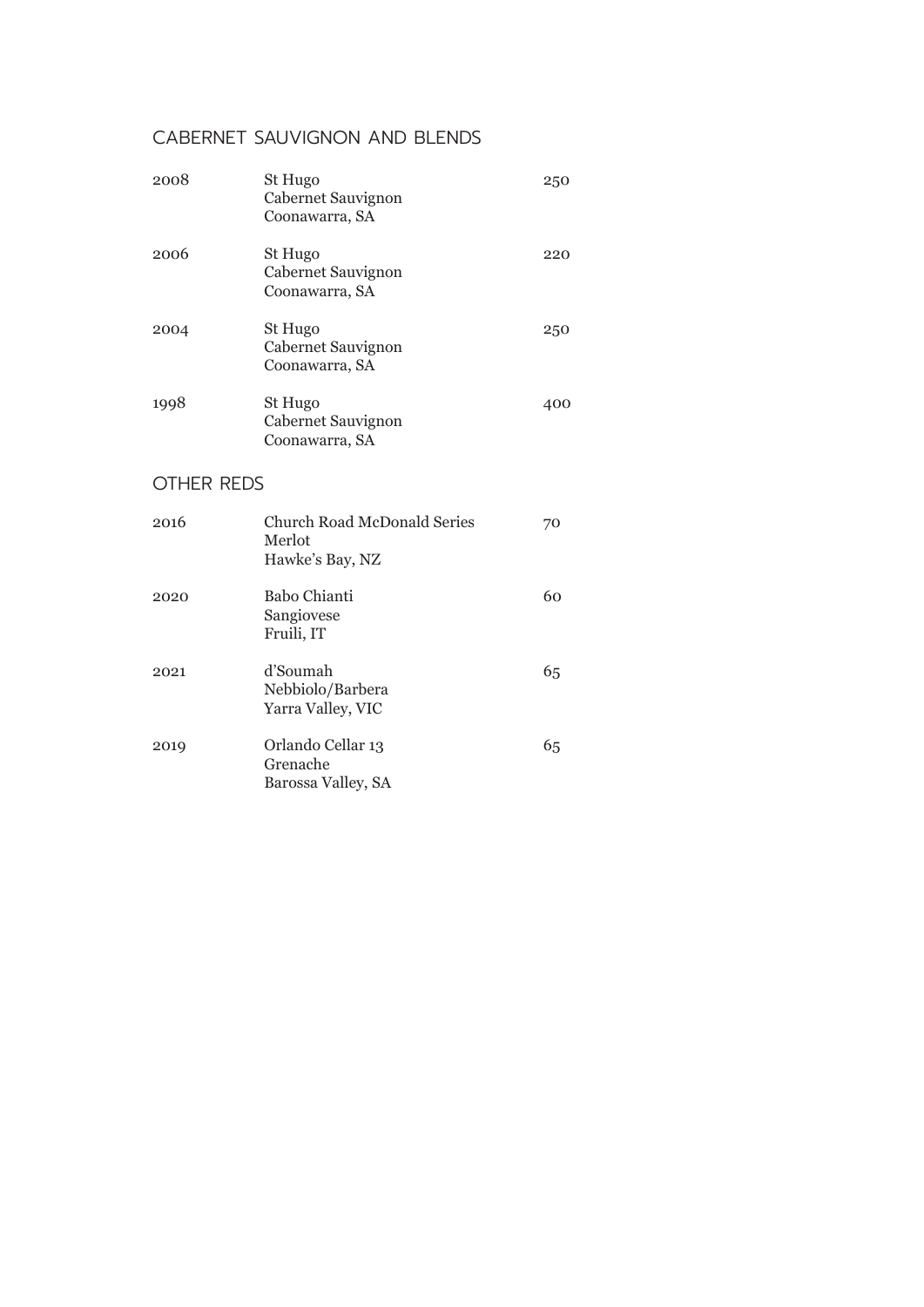### OTHER REDS

| 2020 | Oliver's Taranga<br>Mencia<br>Mclaren Vale, SA                    | 70 |
|------|-------------------------------------------------------------------|----|
| 2019 | Biurko Gorri Joven<br>Tempranillo                                 | 70 |
| 2019 | Legado del Moncayo<br>Garnacha<br>Borja, SP                       | 75 |
| 2018 | Enrique Mendoza La Tremenda<br>Monastrell<br>Alicante, SP         | 85 |
| 2019 | Poderi Colla Pian Balbo<br>Dolcetto<br>Piedmont, IT               | 90 |
| 2018 | Eric Texier Chat Fou<br><b>Grenache Blend</b><br>Rhône Valley, FR | 60 |
| 2017 | Jauma Alfred Clarendon<br>Grenache<br>McLaren Vale, SA            | 95 |
| 2014 | Pizzini<br>Nebbiolo<br>Yarra Valley, VIC                          | 95 |
| 2019 | La Petite Mort 'The Monte'<br>Montepuliciano<br>Granite Belt, QLD | 70 |
| 2017 | Fabio Motta Lo Scudiere<br>Sangiovese<br>Toscana, IT              | 90 |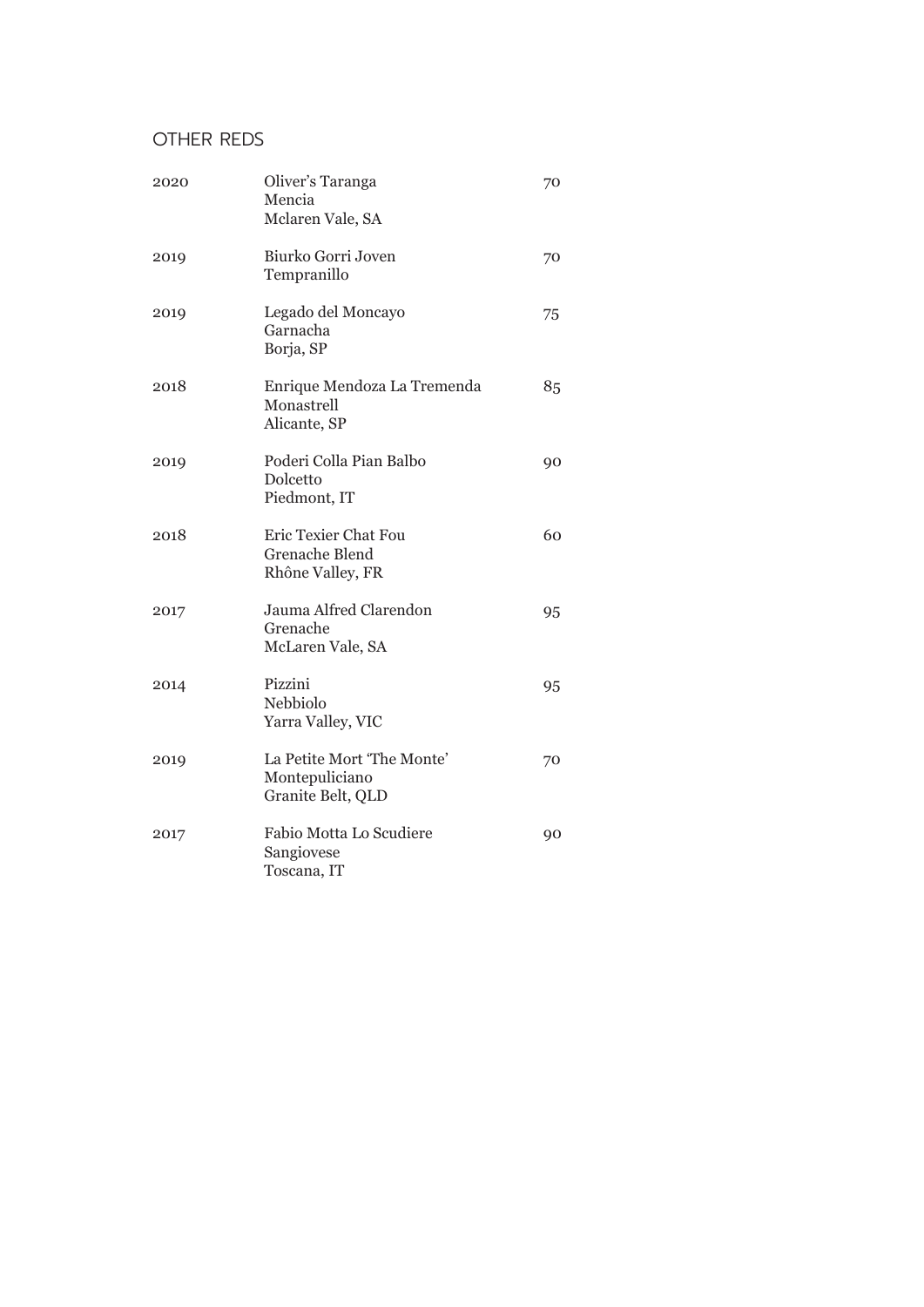#### OTHER REDS

| 2017 | Fabio Motta Le Gonnare<br>Merlot/Syrah<br>Toscana, IT    | 180 |
|------|----------------------------------------------------------|-----|
| 2017 | Bruno Rocco D.O.C.G<br><b>Nebbiolo</b><br>Barbaresco, IT | 200 |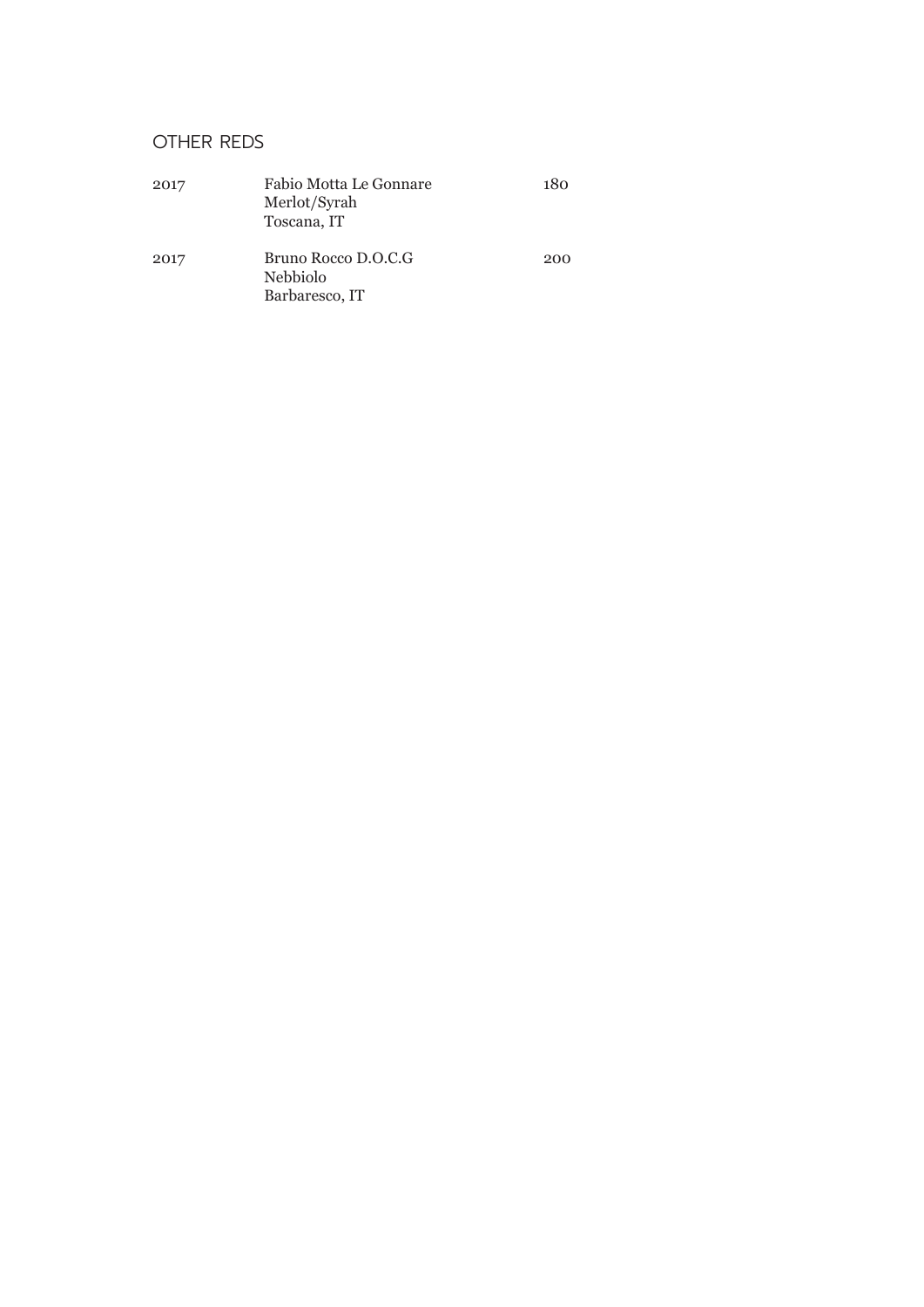## SWEET/FORTIFIED/SHERRY

| $\rm NV$ | La Petite Mort Madeirised<br>Verdelho (500ml)<br>Granite Belt, QLD         | 70 |
|----------|----------------------------------------------------------------------------|----|
| $N\!V$   | RieslingFreak No.7<br>Fortified Riesling (375mL)<br>Clare Valley, SA       | 55 |
| 2018     | Disznoko Late Harvest<br>Furmint (500ml)<br>Tokaji, Hungary                | 90 |
| $\rm NV$ | Valedespino "Il Candido"<br>Pedro Ximenez (75mL)<br>Jerez, SP              | 15 |
| NV       | Equipos Navazos 'I Think'<br>Manzanilla (75mL)<br>Jerez, Spain             | 12 |
|          | Seppeltsfield Para 10-year-old<br>Grand Tawny (60mL)<br>Barossa Valley, SA | 15 |
|          | Seppeltsfield Para 21-Year-old<br>Grand Tawny (60mL)<br>Barossa Valley, SA | 30 |
|          | Seppeltsfield Solero DP116<br>Aged Flor Apera(75mL)<br>Barossa Valley, SA  | 14 |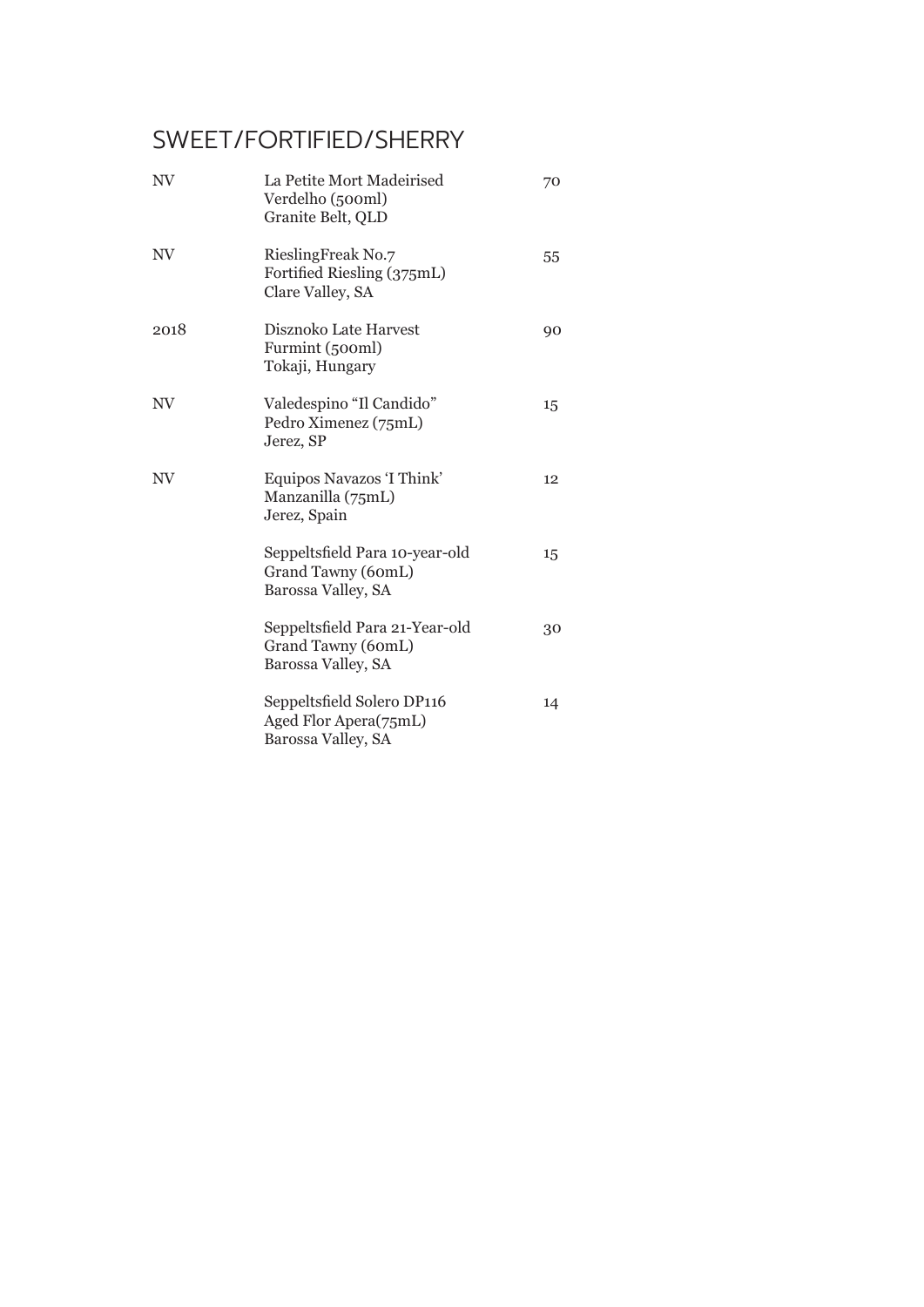### GIN

| Fords London Dry - ENGLAND       | 9  |
|----------------------------------|----|
| Ink Gin - NSW                    | 10 |
| <b>Brookies Byron Dry - NSW</b>  | 12 |
| Four Pillars Rare Dry - VIC      | 10 |
| Four Pillars Bloody Shiraz - VIC | 14 |
| Four Pillars Olive Leaf - VIC    | 12 |
| Four Pillars Yuzu - VIC          | 12 |
| Four Pillars Navy Strength - VIC | 16 |
| Ki No Bi Dry - JAPAN             | 18 |
|                                  |    |

### VODKA

| Finlandia - FINLAND       | Q  |
|---------------------------|----|
| Idle Hour Rye Vodka - QLD | 13 |
| Belvedere Vodka - POLAND  | 19 |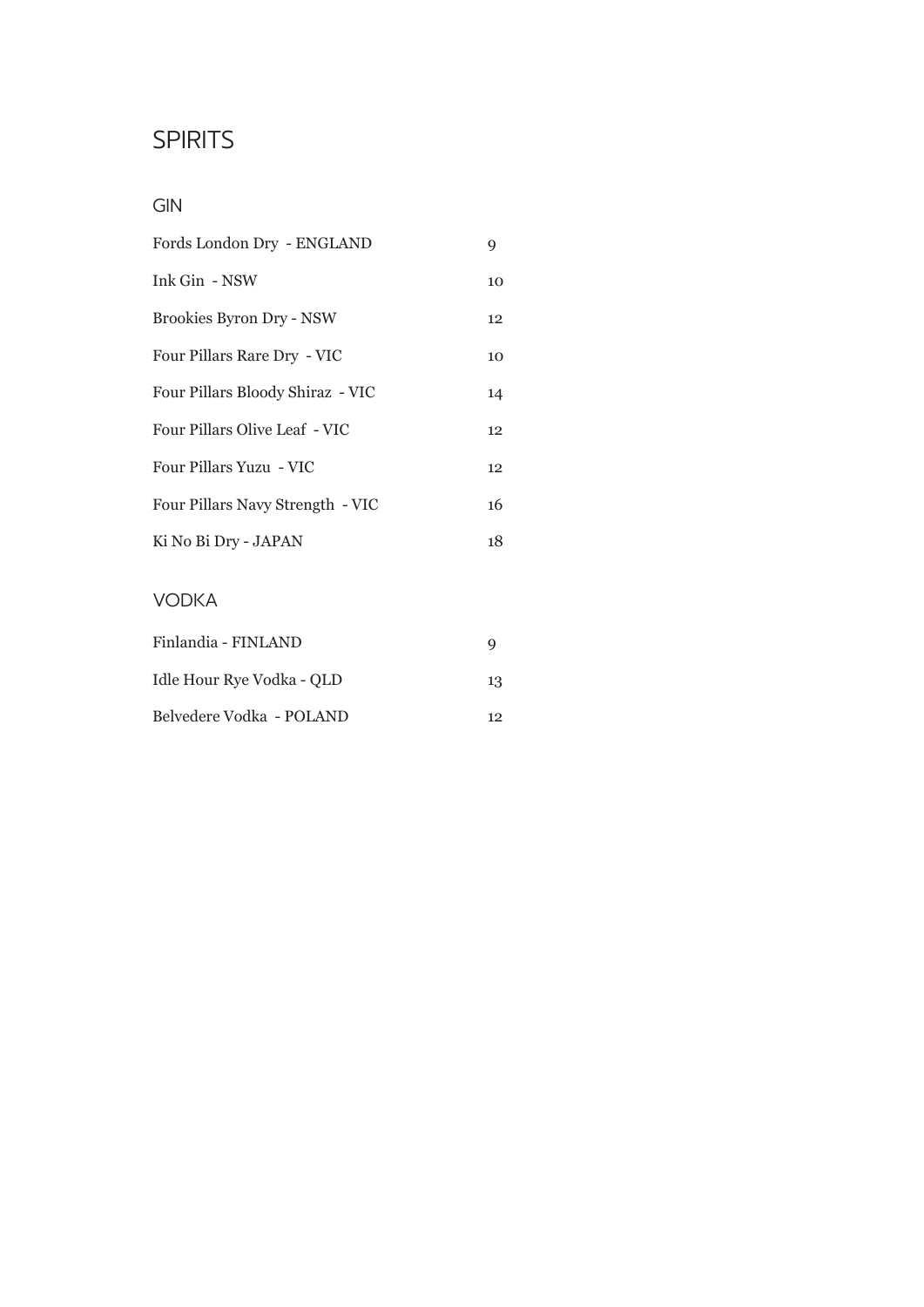### MEXICAN

| Herradura Blanco - TEQUILA      | 9  |
|---------------------------------|----|
| Herradura Reposado - TEQUILA    | 12 |
| Herradura Anejo - TEQUILA       | 16 |
| Herradura Ultra Anejo - TEQUILA | 18 |
| Amores Momento Espadin-OAXACA   | 10 |
| Ilegal Espadin - OAXACA         | 12 |
| Bozal 'Iberico' - OAXACA        | 30 |
| Bozal 'Ensamble' - OAXACA       | 30 |

#### RUM

| Havana Club 3Y - CUBA         | 9  |
|-------------------------------|----|
| Husk Arigcole - NSW           | 10 |
| Husk Botanic - NSW            | 14 |
| Dark Matter Spiced - SCOTLAND | 14 |
| Ron Zacapa XO - GUATEMALA     | 24 |
| Flor de Cana 7Y - NICARAGUA   | 15 |
| Flor de Cana 18Y - NICARAGUA  | 22 |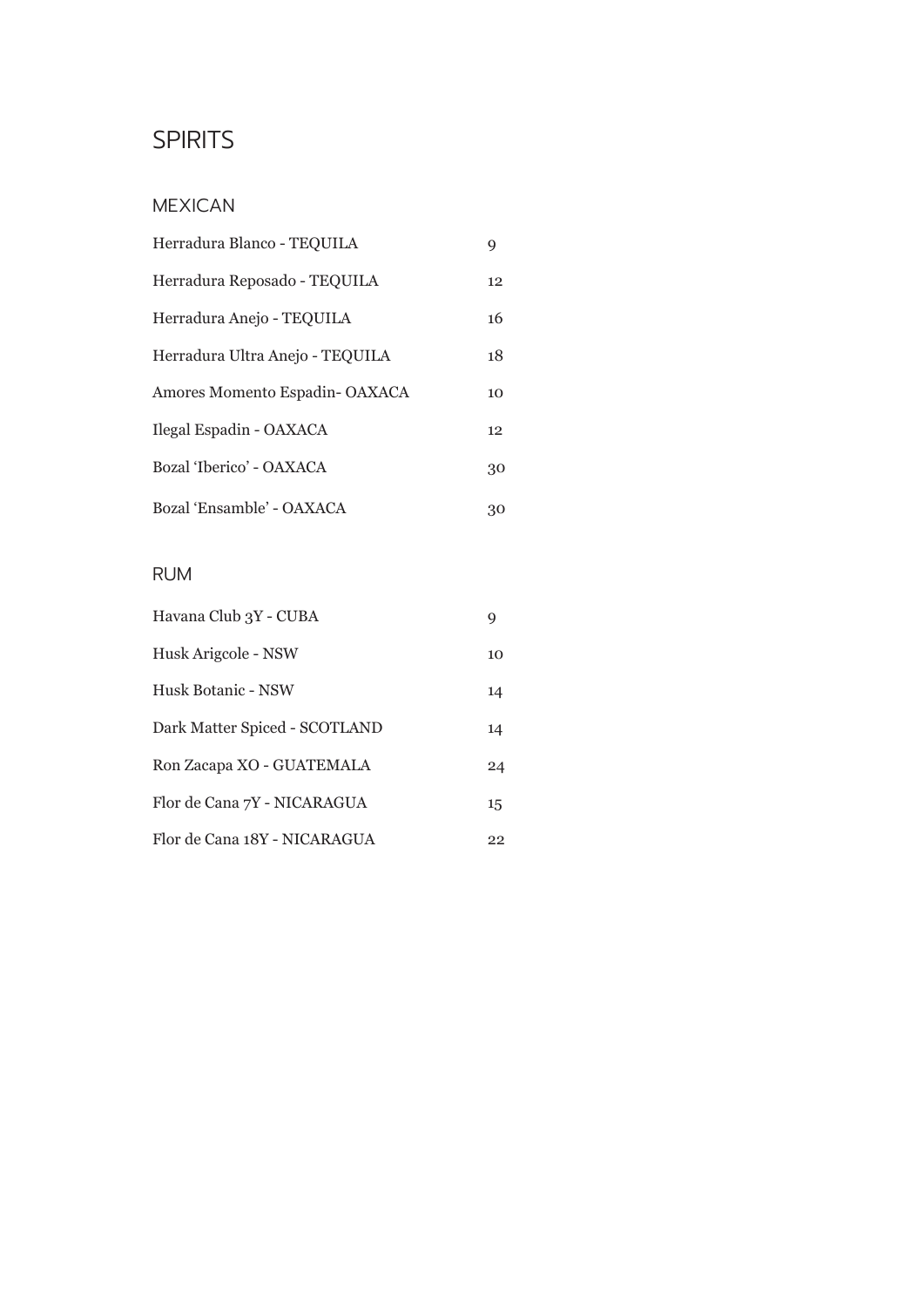### WHISK(E)Y

| Blenriach 10Y - SCOTLAND |    |
|--------------------------|----|
| The Shin 10Y - JAPAN     | 18 |
| 23rd Street Whisky - NSW | 22 |
| Starward Two Fold - VIC  | 12 |
| Caol Ila - SCOTLAND      | 16 |

#### BOURBON/RYE

| Woodford Reserve - USA      | g  |
|-----------------------------|----|
| The Gospel Solera Rye - VIC | 12 |
| Woodford Reserve Rye - USA  | 14 |
| Michter's Sour Mash - USA   | 18 |

#### APERITIF/DIGESTIVE

| Montenegro Amaro - ITALY  | 10 |
|---------------------------|----|
| Fernet Branca - ITALY     | 12 |
| Campari - ITALY           | Q  |
| Italicus Bergamot - ITALY | 12 |
| Applewood OKAR - VIC      | 12 |